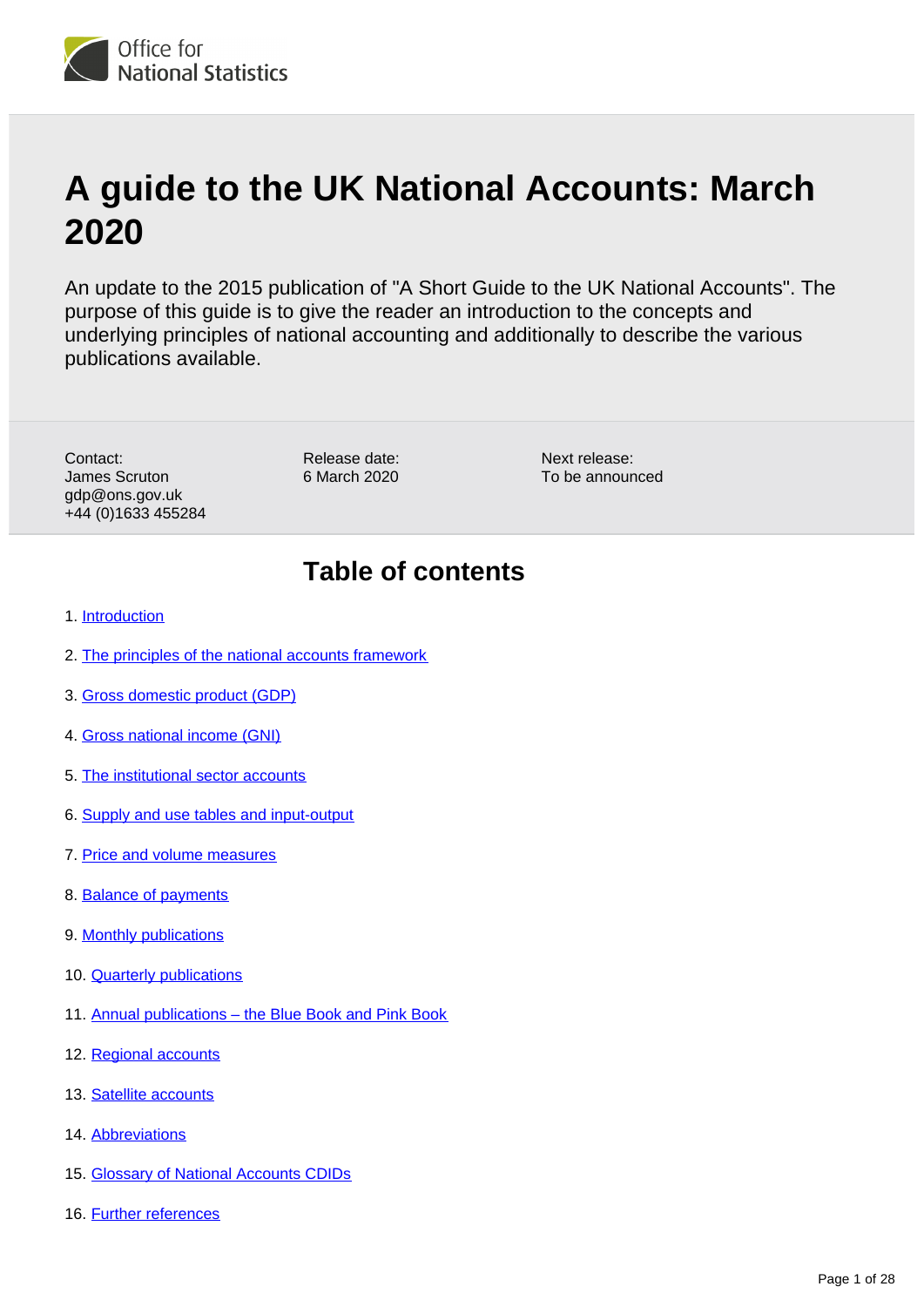17. [Acknowledgements](#page-27-0)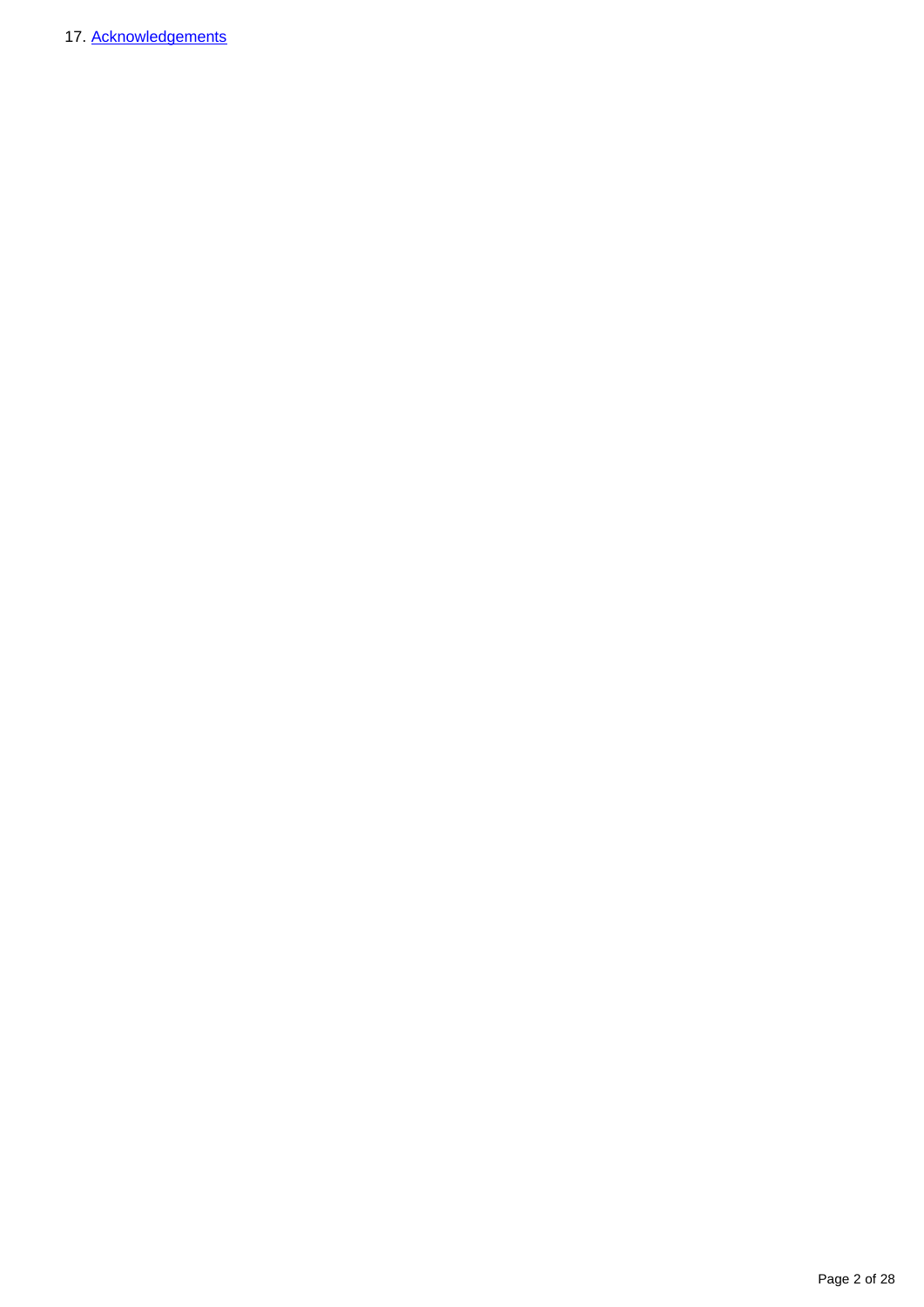# <span id="page-2-0"></span>**1 . Introduction**

The purpose of this guide is to give the reader an introduction to the concepts and underlying principles of national accounting and additionally to describe the various publications available.

This is a highly complex and technical area and far more detailed guides and manuals are available in Chapter 16. This guide should enable the reader to understand the main statistics published within the UK National Accounts and the uses made of them.

### **What are the national accounts?**

The national accounts provide an integrated description of all economic activity within the economic territory of the UK, including activity involving both domestic units (that is, individuals and institutions resident in the UK) and external units (those resident in other countries). In addition to being comprehensive, the accounts are fully integrated and internally consistent.

The coverage of the core accounts is wide, encompassing production, consumption, the generation, distribution and redistribution of income, capital investment and the financing of the above (these terms will all be discussed more fully in later chapters). Additionally, accounts are produced for the regions, sub-regions and local areas of the UK, as are satellite accounts, which cover activities linked to the economy, but separate from the core accounts, most notably the environmental accounts. The majority of the core accounts deal with transactions between the various sectors of the economy, such as corporations, households and government, as well as transactions with the rest of the world.

Many of the most well-known economic statistics are produced within the national accounts, including gross domestic product, the household saving ratio, public sector net borrowing, the balance of trade, and household consumption.

## **Who uses them?**

Domestically, the national accounts are heavily used by policy-makers and analysts. They feed into the discussions of the Monetary Policy Committee of the Bank of England when setting interest rates, and are also used by the Office for Budget Responsibility in forecasting economic growth and public sector debt.

Components of the national accounts are used by decision-makers and advisers across the whole of society, including corporations, private individuals, and government. Furthermore, many of the national accounts statistics are provided to Eurostat (the statistical office of the European Union) and are used by institutions such as the European Central Bank. The largest proportion of the UK's contribution to the EU budget is determined by the level of gross national income. Conversely, EU payments to deprived regions of the union are determined by regional gross domestic product per head of the population.

## **How are they produced?**

The UK National Accounts must adhere to international standards, specifically the [European System of Accounts](http://ec.europa.eu/eurostat/web/esa-2010) (ESA) and [Balance of Payments Manual](http://www.imf.org/external/pubs/ft/bop/2007/bopman6.htm) (BPM), to ensure international comparability. These manuals are updated periodically to reflect economic and technological developments in domestic and global economies and changes in user needs.

The national accounts are drawn together using data from many different sources, which ensure that the national accounts are comprehensive and provide different perspectives on the economy, for example, sales by retailers and purchases by households. By comparing and contrasting these different sources, the national accounts produce a single picture of the economy, which is consistent, coherent and fully integrated.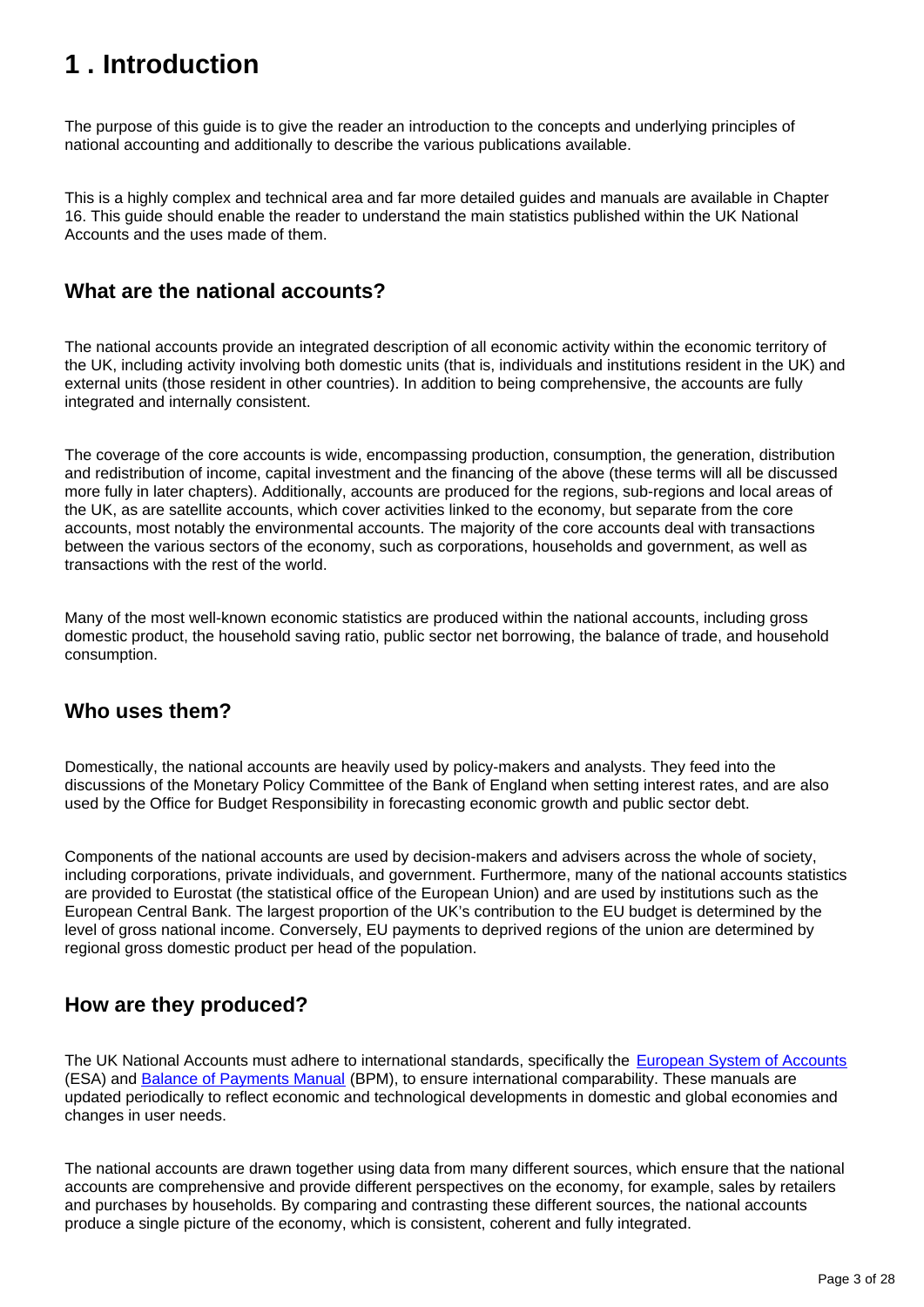# <span id="page-3-0"></span>**2 . The principles of the national accounts framework**

### **Institutional sectors**

In order to make the accounts more meaningful and to provide certain important analyses, the units making up the economy are grouped into a number of institutional sectors based on their activities as well as who owns and controls them. An institutional unit is defined as one that has autonomy of economic decision-making (for example, it can enter into contracts, own assets, and incur liabilities) and is able to keep a meaningful set of accounts. The characteristics of the various sectors are described in brief in this section. Most of the sectors have sub-sectors to enable more detailed analysis; the most important of these are also described.

### **Non-financial corporations (NFCs)**

NFCs produce goods and services for the market and do not, as a primary activity, deal in financial assets and liabilities. This sector includes, for example, retailers, manufacturers, utilities, business service providers (such as accountancy and law firms), caterers, haulage companies, airlines, construction companies, and farms.

The NFCs sector is broken down into two sub-sectors: public sector NFCs and private sector NFCs, dependent upon criteria such as the control of general corporate policy.

### **Financial corporations (FinCos)**

The FinCos sector consists of institutional units that are independent legal entities and market producers, and whose principal activity is the production of financial services. Some of the most important financial instruments include currency, loans, shares and bonds, although there are many others. Thus the main kinds of financial corporations are banks, building societies, securities dealers, insurance corporations and pension funds, although this list is not exhaustive. There are some public sector FinCos, most notably the nationalised banks.

The FinCos sector is broken down into three sub-sectors: monetary financial institutions (MFI), insurance corporations and pension funds (ICPF), and financial corporations except MFI and ICPF.

### **General government (GG)**

This sector is made up of those units providing services for collective or individual consumption that are not sold at market prices. These units are usually funded by compulsory payments from units in other sectors (that is, taxes) and may be involved in the redistribution of national income (for example, benefits and State Pension).

The sector includes government departments and agencies, local authorities, the devolved administrations in Northern Ireland, Scotland and Wales, the state education system, the National Health Service, the armed forces, and the police. Non-departmental public bodies are also included in the general government sector. In the UK, it is broken down into two sub-sectors: central government and local government.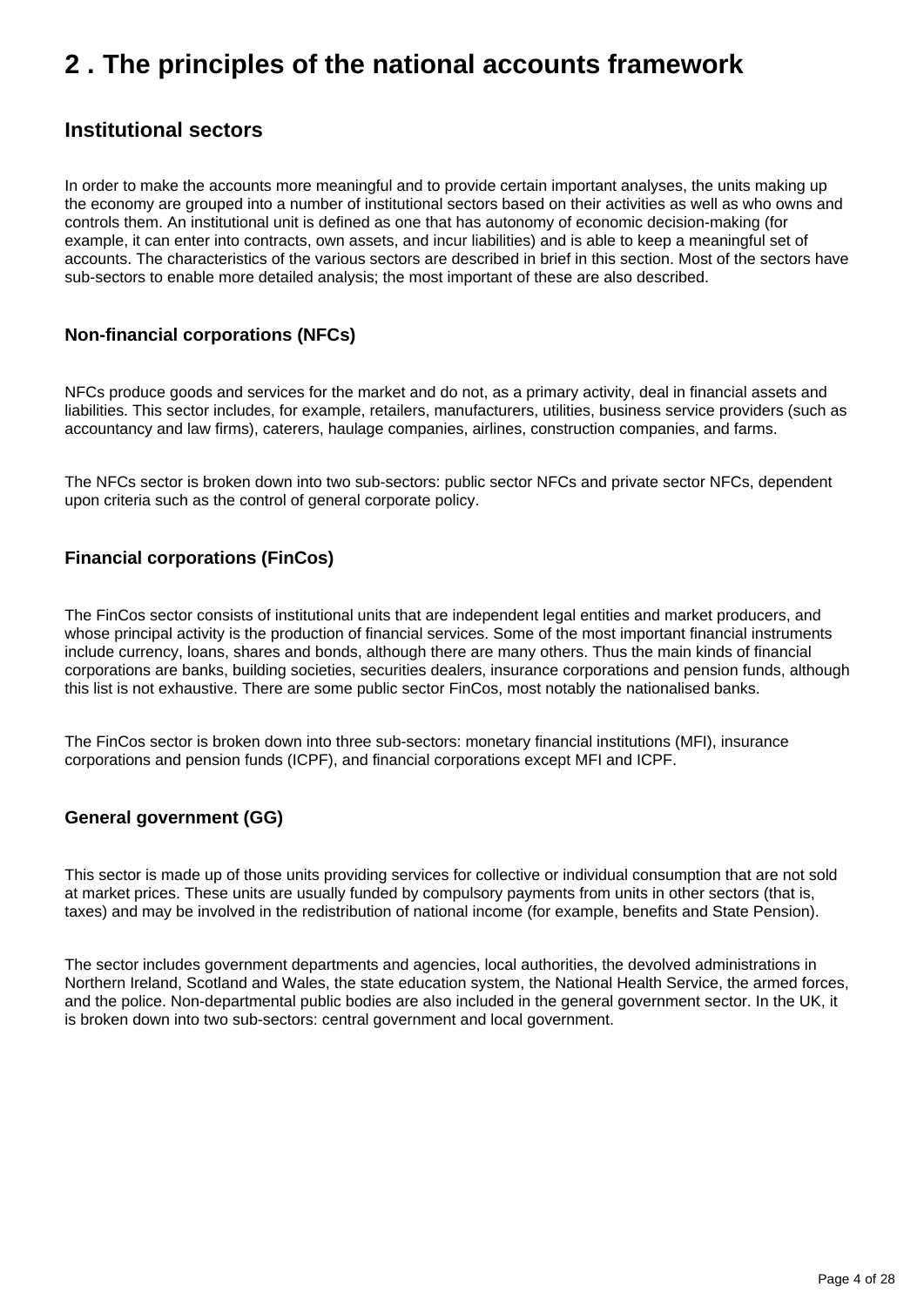### **Households (HH)**

The HH sector covers both consumers and producers. Households as consumers comprise groups of people sharing the same living accommodation who share some or all of their income and collectively consume certain types of goods and services, such as food, electricity or housing. This sector also includes the self-employed who are treated as producers. A smaller group of units within the household sector comprises those living permanently in institutions with little economic autonomy, such as prison populations and members of religious orders living in monasteries.

#### **Non-profit institutions serving households (NPISHs)**

NPISHs are institutions that provide goods and services, either free or below the market price, which mainly derive their income from grants and donations and which are not controlled by government. In the UK, this sector includes most charities, trade unions, religious organisations, political parties and the majority of universities.

### **Rest of the world (RoW)**

The RoW sector in national accounts terms includes all those institutions or individuals not resident in the UK that have economic interactions with resident units. It can include overseas corporations, charities, governments or private individuals.

It should be noted that residence does not imply nationality. This is particularly true for private individuals where (other than for a small number of exceptions, such as students, diplomats and service personnel) residing in another country for more than one year is sufficient to be classed as a non-resident and thus part of the RoW sector, irrespective of citizenship or nationality.

Also within the RoW sector are international organisations, irrespective of their geographical location. For example, in the German National Accounts, the European Central Bank would be classified in the rest of the world, even though it is physically located in Frankfurt-am- Main. The sector also includes foreign embassies and consulates on UK soil.

### **Classification decisions**

In the UK, the Office for National Statistics (ONS) is responsible for decisions on the sector classification of any unit. These decisions are taken by the Economic Statistics Classification Committee (ESCC). More information on the work of the ESCC and the latest version of the Sector Classification Guide can be found in [economic](https://www.ons.gov.uk/methodology/classificationsandstandards/economicstatisticsclassifications/ukeconomicstatisticssectorandtransactionclassificationstheclassificationprocess)  [statistics classifications.](https://www.ons.gov.uk/methodology/classificationsandstandards/economicstatisticsclassifications/ukeconomicstatisticssectorandtransactionclassificationstheclassificationprocess)

### **Industries**

Another way in which the units making up the economy can be grouped is by their industrial classification. Broadly, the main industrial groups are agriculture, production, construction, and services.

The classification of units to industries in the UK is based on the [Standard Industrial Classification \(SIC\)](https://www.ons.gov.uk/methodology/classificationsandstandards/ukstandardindustrialclassificationofeconomicactivities/uksic2007). This is consistent with the European NACE (Nomenclature statistique des Activités économiques dans la Communauté Européene) classification and is updated periodically to take account of changes in economic structures and the impact of new industries. In October 2011, the latest version of the classification, SIC 2007, was implemented in the national accounts, ensuring that the accounts more accurately reflect the current structure of the UK economy.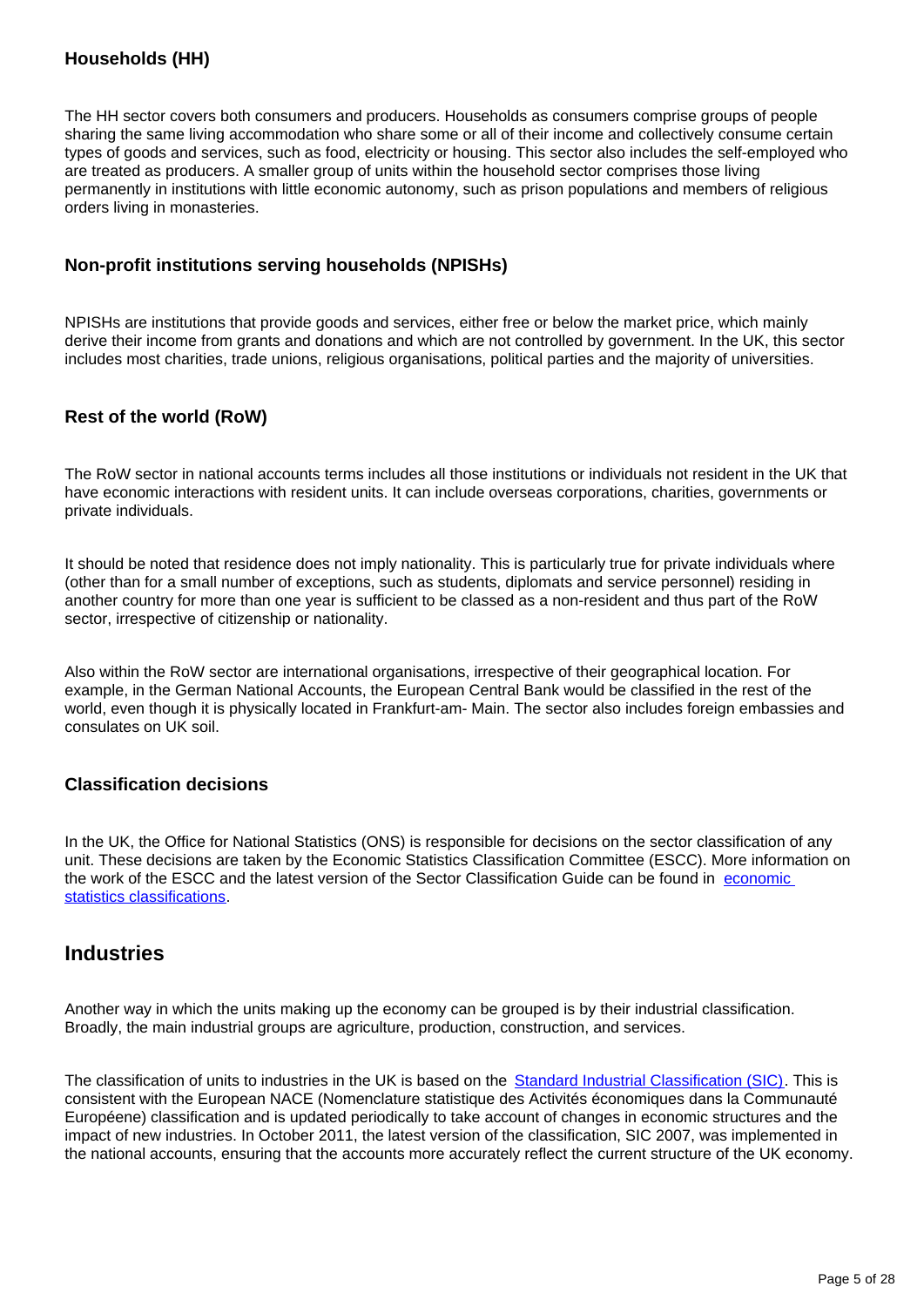### **Agriculture**

This industry includes traditional agriculture, horticulture, hunting, forestry and fishing, as well as activities such as fish farming.

### **Production**

The production industries are those involved in extraction (including oil, gas, coal, iron and other metal ores, and stone for construction), manufacturing (including food processing, publishing and basic metal products), the supply of electricity, gas and water, and the treatment of sewerage.

### **Construction**

The construction industry includes civil engineering projects, house building, demolition, road building and the installation of electrical wiring, plumbing and so forth. It also includes the renting of construction equipment.

#### **Services**

By far the largest and most diverse grouping of industries, the services industries include retailers, wholesalers, motor traders, hotels, pubs and restaurants, the transport industry, postal services, telecommunications, banks, stockbrokers, insurance companies, pension funds, real estate, professional services such as lawyers, architects and recruitment consultants, local and central government (including the armed forces and the police), healthcare, education, libraries, museums, broadcasters, funeral directors, charities, sporting activities, bookmakers and hairdressers. This is not by any means an exhaustive list, but it does give some idea of the broad spectrum of activities included.

| Table 1: Industry groups' respective contributions to the UK economy, 2016 |                              |  |  |  |
|----------------------------------------------------------------------------|------------------------------|--|--|--|
| <b>Industry</b>                                                            | Percent of the economy, 2016 |  |  |  |
| Agriculture, forestry and fishing                                          | 0.7                          |  |  |  |
| Production                                                                 | 13.6                         |  |  |  |
| Construction                                                               | 6.1                          |  |  |  |
| <b>Services</b>                                                            | 79.6                         |  |  |  |

Source: Office for National Statistics – GDP monthly estimate

### **Transactions, assets and liabilities**

The national accounts describe the interactions between the various sectors by means of a variety of transactions. A transaction is defined as being an economic interaction between two willing participants.

Please note that in some special cases, such as subsistence farming and government services, the producer and consumer are the same institution or individual. Also, consent can be implicit, such as in the case of penalty fares on the railways. It is important to recognise that legality is not a criterion for deciding whether an interaction is a transaction. If it were then it would be impossible to carry out international comparisons, as laws are different in different countries or comparisons over time, as laws change.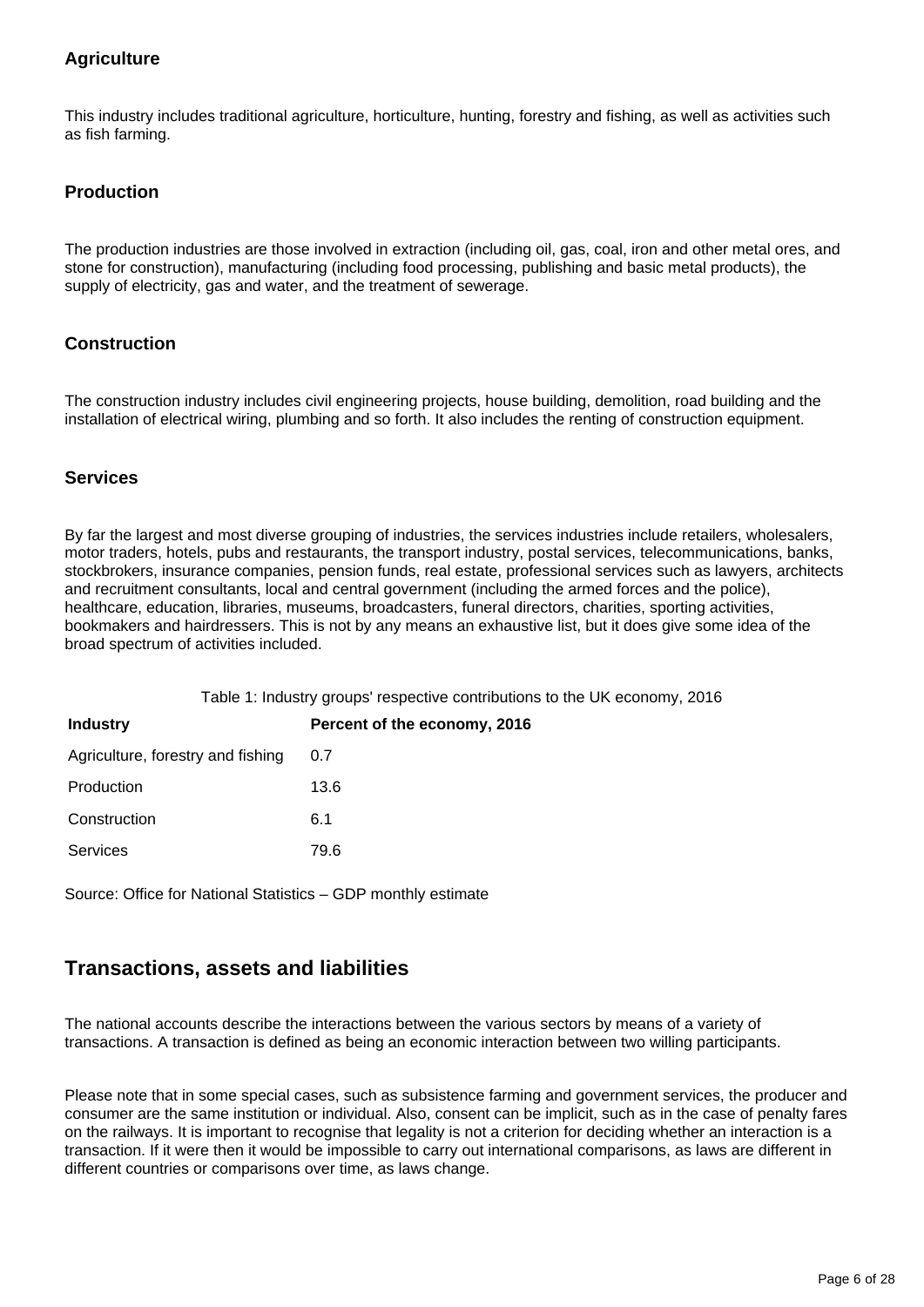There are three main types of transactions: transactions in products, distributive transactions and financial transactions. These are described in more detail in this section.

#### **Transactions in products**

Transactions in products are related to goods and services. They include output, intermediate and final consumption, gross capital formation, exports and imports (these terms are described in Chapter 3 GDP).

#### **Distributive transactions**

Distributive transactions transfer income or wealth between units of the economy. They include property income, taxes and subsidies, social contributions and benefits, and other current or capital transfers.

#### **Financial transactions**

Financial transactions differ from distributive transactions in that they relate to transactions in financial claims, whereas distributive transactions are unrequited.

The main categories in the classification of financial instruments are monetary gold and special drawing rights; currency and deposits; debt securities; loans; equity and investment fund shares/units; insurance, pension and standardised guarantee schemes; financial derivatives and employee stock options; and other accounts receivable /payable.

### **Assets and liabilities**

The national accounts identify two types of asset within the economy. The first of these is non-financial assets and includes fixed assets (such as buildings and vehicles), valuables, inventories, and non-produced assets (such as land). The second type is financial assets; these include currency holdings, bank deposits, ownership of shares and loans (from the point of view of the lender).

Every financial asset has an equal and opposite liability – in the examples above, the central bank is liable for currency, the bank where the deposits are held, the share issuer and, in the case of a loan, the borrower

# <span id="page-6-0"></span>**3 . Gross domestic product (GDP)**

Arguably the best-known national accounts statistic, GDP is the primary indicator of economic activity within the UK. When external commentators describe the growth or decline of the economy, it is the change in GDP to which they refer. One of the most commonly used definitions of a recession (not an official term) is two successive calendar quarters of negative real GDP growth. GDP can be estimated in real terms (adjusted to remove the effects of inflation) or nominal terms (unadjusted). Real and nominal data will be discussed further in Chapter 7.

GDP can be estimated in three ways: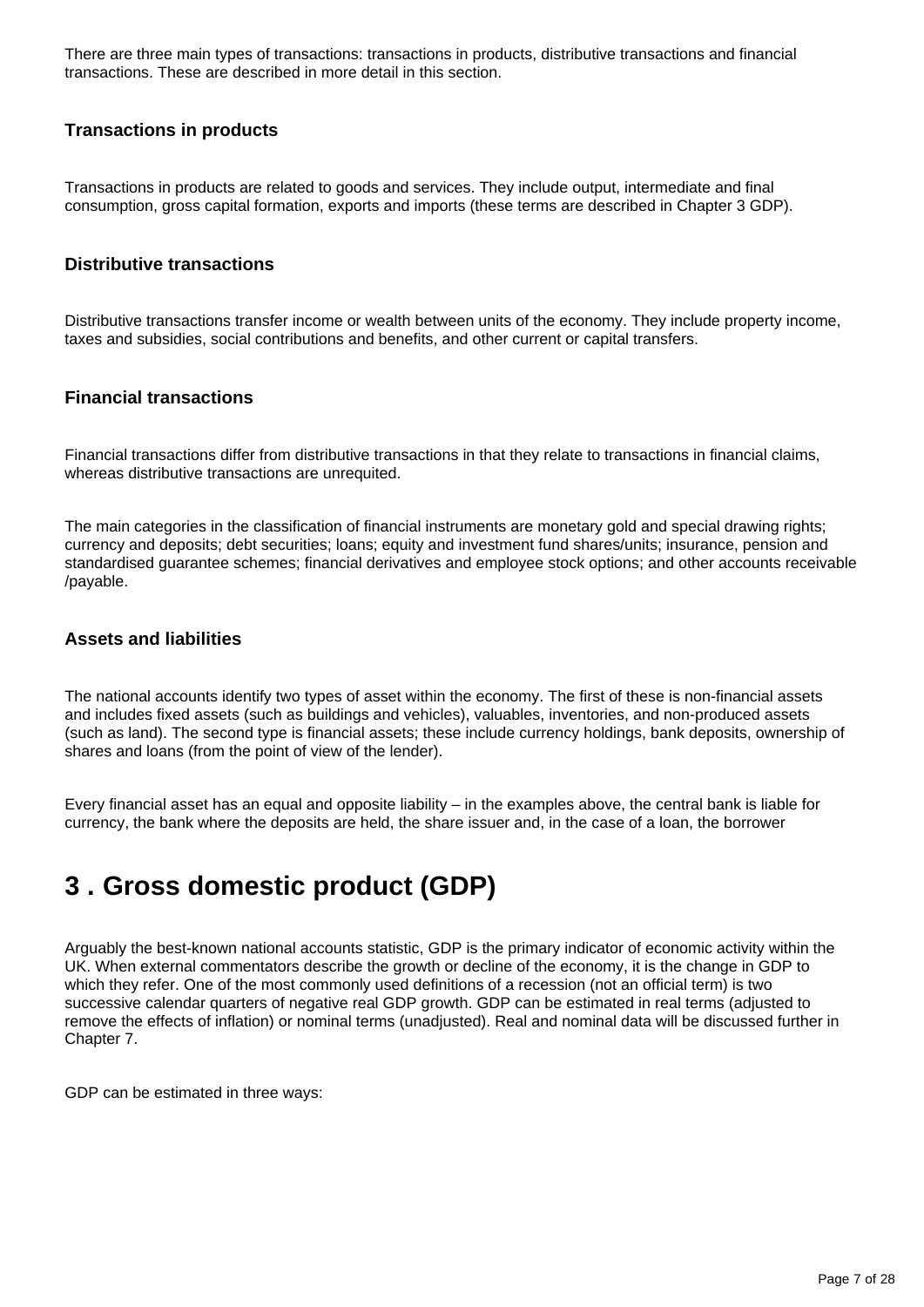- the sum of all goods and services produced within the economy (the production approach), as estimated using gross value added (GVA)
- the sum of all final expenditures of goods and services within the economy (the expenditure approach)
- the sum of all income generated by the sales of production within the economy (the income approach), again, as estimated using GVA

It should be noted that there are not three different versions of GDP, just three different ways of estimating the same thing. The three approaches will be discussed more in the next three sub-sections. The published headline figure of GDP is an average of the three approaches. While all three approaches are theoretically equal, not all data are available before publication is due. This means that in the latest years and quarters, an average figure must be used until all three estimates of GDP are balanced.

GDP can often be described as a measure of wealth, welfare, or well-being. It is none of these and has not been designed to be an all-encompassing indicator for these concepts. GDP is a measure of economic activity and, whilst there may be a link between this and wealth and welfare, such a link is complex.

For example, there may be a huge amount of economic activity in a country, but this may be because of foreign companies building factories in a poorer country to make use of liberal tax, environmental and employment regimes, and then repatriating the profits back to parent companies in richer countries. This repatriation of profits has no effect on GDP, but the fact that it happens, along with low wages in the factory, will mean that the growth in GDP may well not be reflected in domestic wealth and social welfare.

In 2014, the Office for National Statistics (ONS) began publishing [economic well-being](https://www.ons.gov.uk/peoplepopulationandcommunity/wellbeing/bulletins/personalandeconomicwellbeingintheuk/previousReleases). Since February 2019, this quarterly release is part of a new series on "people and prosperity", which brings together personal and economic well-being for the first time.

# **The production approach**

The production approach, or GDP(P) as it is often known, is primarily concerned with the generation of gross value added (GVA). In other words, the value of all goods and services produced within the economy. There are two main types of output: that produced for the market (mainly by corporations) and services not for market sale (mainly by government and non-profit institutions serving households).

| $GDP(P) = Output -$ | Intermediate | $\set{\text{GVA}} + \text{Taxes on Products} -$ | Subsidies   |
|---------------------|--------------|-------------------------------------------------|-------------|
|                     | Consumption  |                                                 | on Products |

where: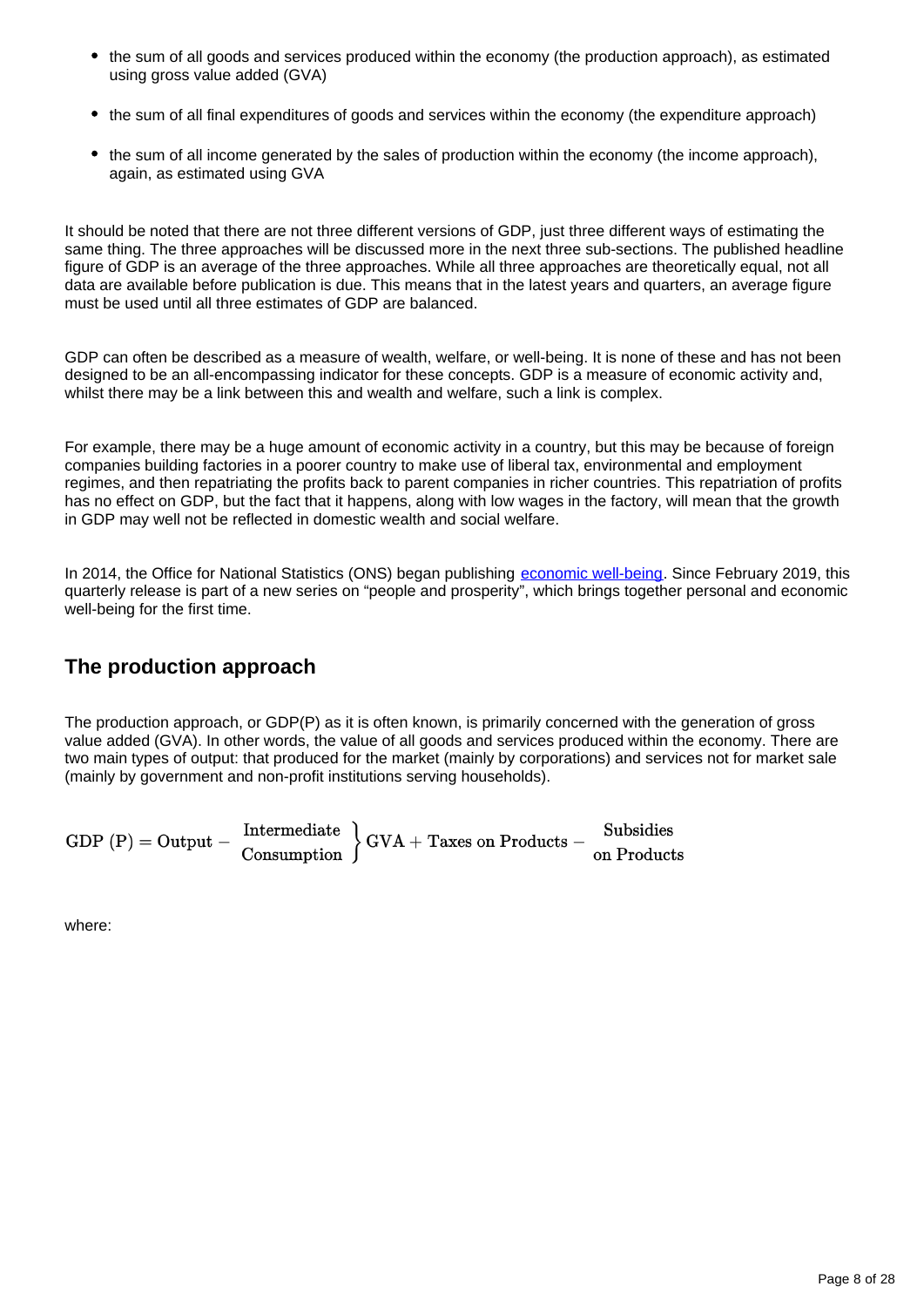- output: goods and services that are produced within a sector that are available for purchase outside of that sector; in the context of GDP, it refers to the sum of all outputs less intermediate consumption plus taxes less subsidies
- market output: the total sales plus changes in inventories (as the amount produced will not necessarily be the amount sold and the former is what is required for GDP)
- non-market output: valued as the sum of the costs of production; specifically, it is valued as labour costs plus intermediate consumption plus depreciation of fixed assets (this measure provides the best available approximation)
- intermediate consumption: value of goods and services purchased to be used up in the production of goods and services, for example, raw materials such as flour in bread-making, ink in printing; specifically excludes staff costs and capital investment, which are handled elsewhere in the accounts
- taxes: compulsory, unrequited payments, in cash or in kind, made by institutional units to government; may be used to provide goods or services to other units, either individually or collectively, or to the community as a whole
- subsidies: current unrequited payments that government units make to enterprises on the basis of the levels of their production activities or the quantities or values of the goods or services, which they produce, sell or import

### **The expenditure approach**

The expenditure approach, or GDP(E), is the sum of all final expenditures within the economy, that is, all expenditure on goods and services, which are not used up or transformed in a productive process.

| Household Final | ${\rm NPISH~Final}$ | <b>General Government</b>                                  |           |                                     |
|-----------------|---------------------|------------------------------------------------------------|-----------|-------------------------------------|
|                 |                     | $GDP(E) =$ Consumption + Consumption + Final Consumption + | Formation | Gross Capital $+$ Exports - Imports |
| Expenditure     | Expenditure         | Expenditure                                                |           |                                     |

where: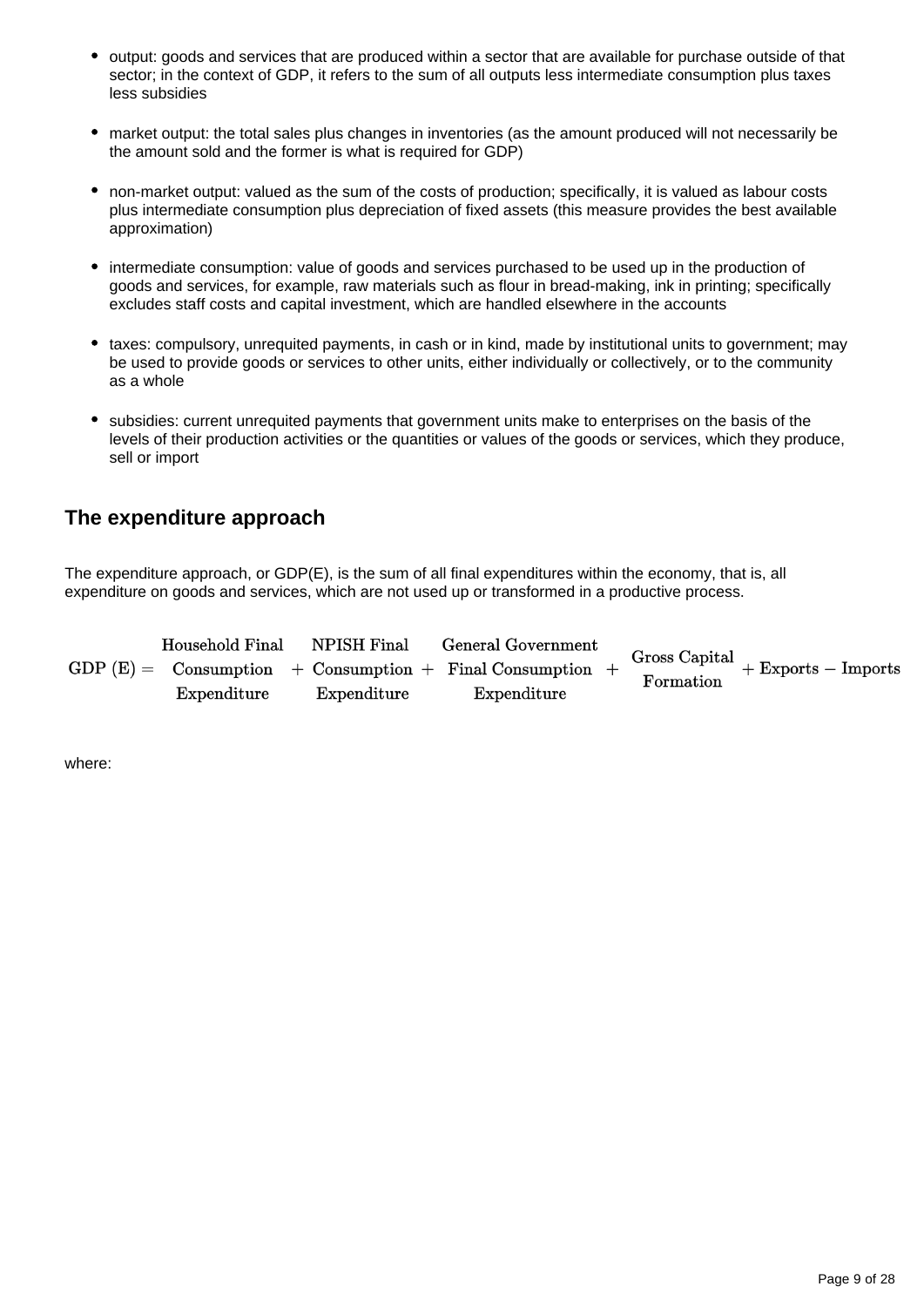- household final consumption expenditure: all consumption by the household sector, including food, alcohol, clothing, cars, rental on houses and holidays among others (excludes purchase of houses, or payments of interest on loans, which are considered expenditure on assets and property income respectively)
- NPISH final consumption expenditure: all consumption by institutions that provide goods and services; either free or below the market price
- general government final consumption expenditure: includes local authorities and central government and covers pay of employees, procurement of goods and services, and capital consumption
- gross capital formation (GCF): can be thought of as investment; it is made up of gross fixed capital formation, changes in inventories, and valuables
- gross fixed capital formation: this is the largest component of GCF and relates to spending on fixed assets, such as land, buildings, plant, software, transport equipment and machinery used in the production process for more than a year
- changes in inventories: value or volume changes in stocks less price increases, which can include materials and fuel, work in progress and unsold finished goods
- acquisitions less disposals of valuables: defined as goods that do not contribute to a process of production but are a store of value for the owners and includes jewellery, precious metals, works of art and antiques
- exports: goods or services sold to agents in other countries; the opposite of imports
- imports: purchases of goods and services from abroad; the opposite of exports the total of exports minus imports is known as the net trade balance

## **The income approach**

The income approach, GDP(I), sums all income generated by production activity, also known as factor incomes.

| $GDP(I) =$ | Compensation of  | Gross Operating | Mixed  | Taxes on Production | Subsidies on Production |
|------------|------------------|-----------------|--------|---------------------|-------------------------|
|            | <b>Employees</b> | Surplus         | Income | and Products        | and Products            |

where: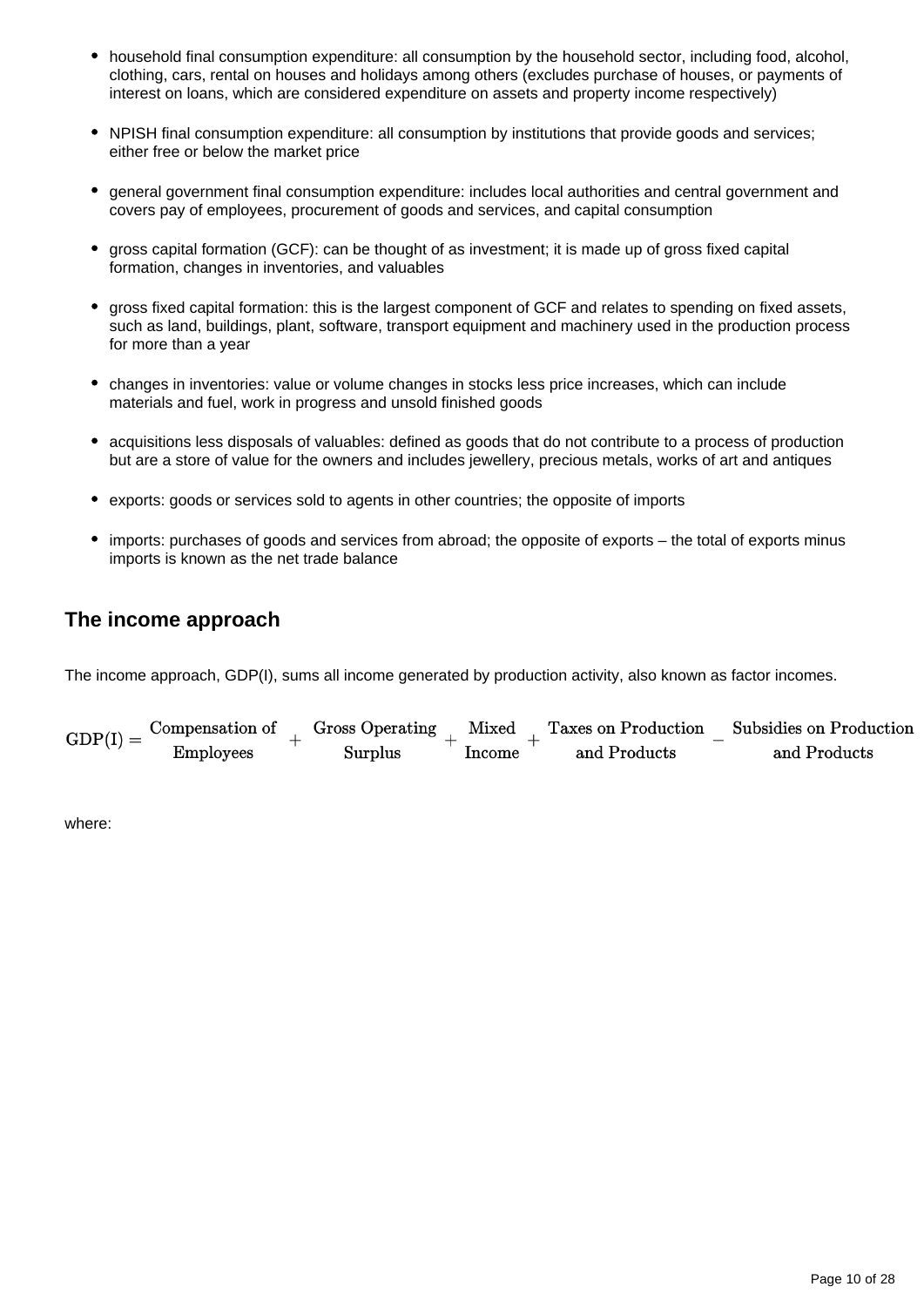- compensation of employees (CoE): sum of all employment income and not only includes wages and salaries, but also pensions and social security contributions made by employers, bonuses, and benefits in kind
- gross operating surplus (GOS): profits of all companies and public corporations, and includes profit on rental of buildings and stock appreciation because of price changes; it is officially defined as the balance between GVA and labour costs paid by producers
- mixed income: income from self-employment, recognising that the income of the self-employed is a combination of wages (CoE) and profits (GOS), but it is not realistic or appropriate to split it into these two components
- taxes: compulsory, unrequited payments, in cash or in kind, made by institutional units to government; may be used to provide goods or services to other units, either individually or collectively, or to the community as a whole
- subsidies: current unrequited payments that government units make to enterprises on the basis of the levels of their production activities or the quantities or values of the goods or services, which they produce, sell or import

# <span id="page-10-0"></span>**4 . Gross national income (GNI)**

GNI is calculated by adding net property income from abroad to gross domestic product (GDP). Net property income from abroad equates to earnings arising from overseas investment and the ownership of other types of foreign financial assets. It comprises the net flow (receipts less payments) from the rest of the world (RoW) of: compensation of employees; property income; entrepreneurial income; and taxes on production and imports less subsidies.

Net property  $GNI = GDP +$  Net property<br>income from abroad

The transition of GDP to GNI is obtained by adding compensation of employees to or from the RoW plus net property and entrepreneurial income less net taxes (that is, adjusted for subsidies received from the RoW). Net property income from abroad equates to earnings arising from overseas investment and the ownership of other types of foreign financial assets.

Property income is not (as might be suggested by the name) the income generated by the ownership of buildings (rental). It is in fact, made up of interest, the distributed income of corporations (dividends, repatriated profits and so on) and rent on land. This means that countries can have very high levels of GDP, but GNI would be significantly lower if, for example, many of the production units were owned by multi-national corporations with their headquarters in other countries.

The size of GNI is, for member states of the EU, the largest determinant of national contributions to the EU budget, this is known as "Own resource".

In 2018, the net UK contribution to the EU budget was £11.0 billion, this is explained in The contribution to the EU [budget.](https://www.ons.gov.uk/economy/governmentpublicsectorandtaxes/publicsectorfinance/articles/theukcontributiontotheeubudget/2017-10-31)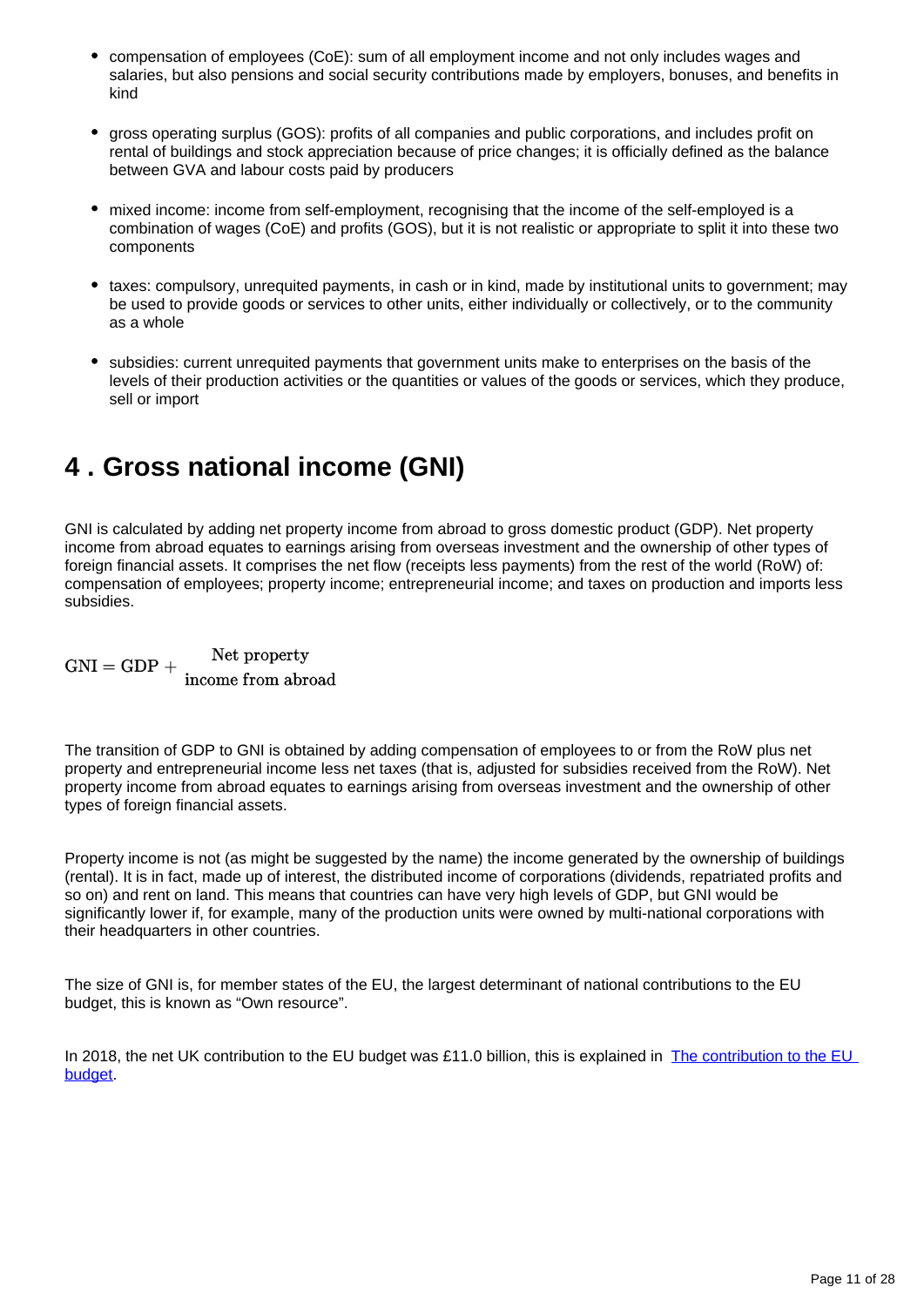# <span id="page-11-0"></span>**5 . The institutional sector accounts**

For each of the institutional sectors identified in Chapter 3, the Office for National Statistics (ONS) compiles a set of quarterly and annual accounts, which detail transactions with other sectors. Sectors can own goods and assets, incur liabilities and engage in economic activities and transactions with other units. The format of these transactions between sectors is presented as a sequence of accounts; the main ones are listed in this section.

The sequence of accounts can be thought of as similar to a corporation's accounts, which will have a profit and loss account, cash flow statement and balance sheet. Each account is made up of resources (which can be thought of as income) and uses (expenditure), with balancing items making up the difference between the two. The balancing item from each account is carried down to the next account as a resource.

Although in theory the net lending (+) and net borrowing (-) from the financial account and the net lending and borrowing from the capital account for each sector should be equal, in practice they are not, because of the timeliness of the publication. The difference between the two balances is known as the statistical adjustment item; these are published in Table C in the Blue Book.

## **The accounts**

### **Production account**

The production account displays the transactions involved in the generation of income by the production of goods and services. For non-financial corporations (NFCs), financial corporations (FinCos), general government (GG), households (HH) and non-profit institutions serving households (NPISH), the balancing item, gross value added (GVA), is shown as output less intermediate consumption.

### **Distribution and use of income accounts**

These accounts describe the distribution and redistribution of income and its use in the form of final consumption. They are analysed in four stages, each of which is presented as a separate account.

The generation of income account shows which sectors and industries are the sources of income and details how value added is distributed in the form of labour costs (CoE) and taxes minus subsidies on production. The balance is gross operating surplus (GOS) (plus mixed income in the HH sector), which is the surplus or deficit on production activities before interest, rent and income taxes (GOS is therefore the income that is generated from use of production).

The allocation of primary income account shows the resident units and institutional sectors as recipients rather than producers of primary income. It demonstrates the extent to which operating surpluses are distributed (for example, by dividends) to the owners of the units.

Also recorded in this account is the property income received by an owner of a financial asset in return for providing funds to, or putting a tangible non-produced asset at the disposal of, another unit. The receipt by government of taxes on production less subsidies is shown in resources. The resources side of this account includes the components of gross domestic product income approach (GDP(I)), as well as property income recorded as resources for receipts and uses for payments.

Finally, the balance is the gross balance of primary income for each sector. If the gross balance of primary income is aggregated across all sectors of the UK economy (this includes rest of the world (RoW)), the result is gross national income (GNI).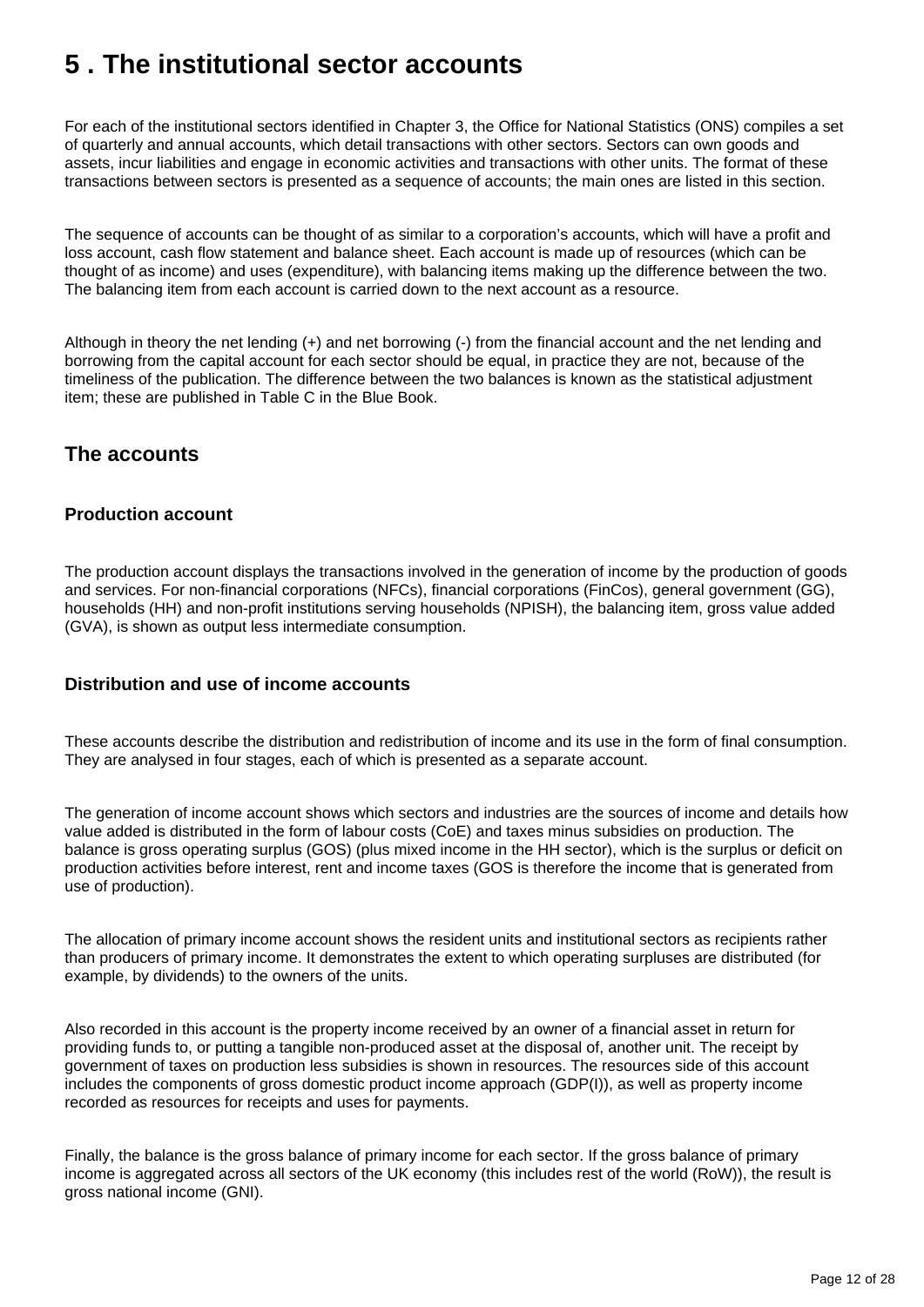The secondary distribution of income account describes how the balance of primary income for each institutional sector is allocated by redistribution through transfers such as taxes on income, wealth, social contributions and benefits, and other current transfers (excluding social transfers in kind). The balancing item of this account is gross disposable income, which reflects current transactions and explicitly excludes capital transfers, real holding gains and losses, and the consequences of events such as natural disasters.

The use of disposable income account illustrates how disposable income is split between final consumption expenditure and saving. When recording economic accounts, only the GG, HH and NPISH sectors have final consumption. In addition, for households and pension funds, there is an adjustment item in the account, which reflects the way that transactions between the two are recorded. The balancing item for this account, as well as for the whole group of distribution and use of income accounts, is gross saving. It is only in the case of NFCs (public and private) that undistributed income and saving are equivalent.

### **Capital account**

The capital account is presented in two parts.

The first part shows that saving (the balance between national disposable income and final consumption expenditure from the previous two accounts), is reduced or increased by the balance of capital transfers to provide an amount available for financing investment (in both non-financial and financial assets).

The second part shows total investment in non-financial assets. This is the sum of gross fixed capital formation (GFCF), changes in inventories, acquisitions less disposals of valuables, and acquisitions less disposals of nonfinancial non-produced assets.

The balance on the capital account is known as net lending or borrowing. If actual investment is lower than the amount available for investment, the balance will be positive – representing net lending. Similarly, when the balance is negative, borrowing is represented. Where the capital accounts relate to the individual institutional sectors, the net lending or borrowing of a particular sector represents the amounts available for lending or borrowing to other sectors.

### **Financial account**

The financial account shows the acquisition and disposal of financial assets and liabilities such as bank deposits (assets of the depositors and liabilities of the banks), unit trust units (assets of the holders and liabilities of unit trusts), and Treasury Bills (assets of the holders and a liability of central government). The balance of all transactions is net lending or borrowing.

## **Financial balance**

A financial balance sheet for each sector is compiled using the same financial instrument classification as that used for financial transactions. The changes in the end period levels in the financial balance sheets do not equal the financial transactions because of holding gains or losses and reclassifications of units between sectors.

## **Flow of funds**

The financial crisis exposed a significant lack of data about the financial sector, which is considered essential for identifying the build-up of risks in the sector as well as understanding financial connections amongst institutional sectors and sub-sectors. The "flow of funds" has been developed to measure the financial flows across sectors of the economy, tracking funds as they move from those that serve as sources of capital, through intermediaries (such as banks), to sectors that use the capital to acquire physical and financial assets.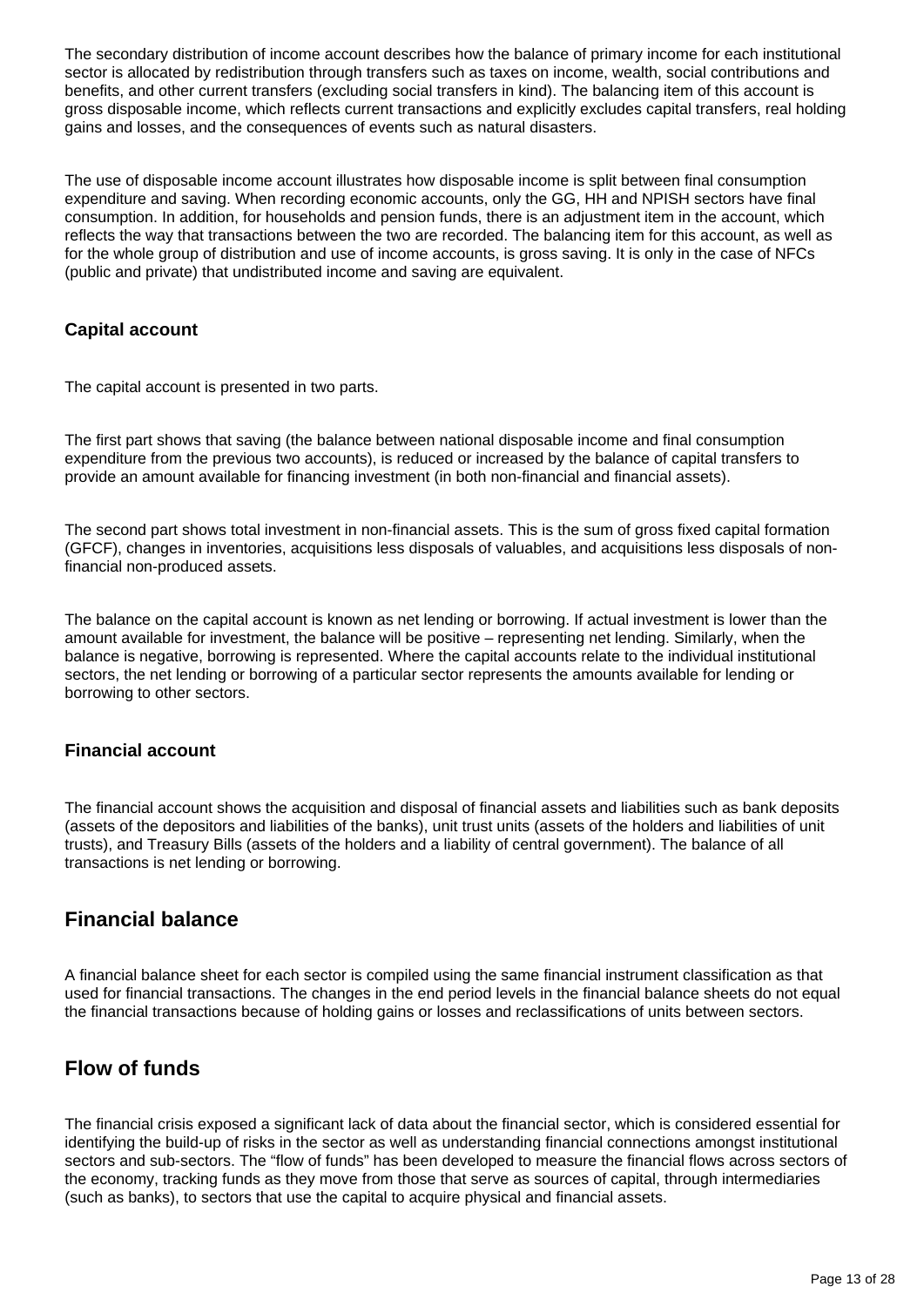Flow of funds is based upon the principle that the movement of all funds must be accounted for. Therefore, in the economy, total sources of funds must equal total uses of funds and, financial asset transactions must equal transactions in liabilities. It is presented in Chapter 14 of the Blue Book.

# <span id="page-13-0"></span>**6 . Supply and use tables and input-output**

The input-output (I-O) framework brings together components of gross value added (GVA), industry inputs and outputs, product supply and demand, and the composition of uses and resources across institutional sectors for the economy. This framework breaks the economy down to display transactions of all goods and services between industries and final consumers for a single period (for example, a quarter or a year). Information can be presented in two main products:

- supply and use tables
- symmetric input-output tables

However, it is worth noting that input-output represents a family of associated products, such as:

- supply and use tables
- symmetric input-output tables (also known as analytical tables, I-O tables or derived tables)
- extended input-output tables (and their applications)
- monetary input-output tables
- physical input-output tables
- range of satellite systems and links to extended parts of the national accounting framework including regional accounts, environmental accounts and social accounting matrices

This chapter will concentrate on the supply and use tables and symmetric input-output tables. More detail on these and the other input-output related products can be found in the [Eurostat Manual of Supply, Use and Input-](http://ec.europa.eu/eurostat/web/esa-supply-use-input-tables)**[Output Tables](http://ec.europa.eu/eurostat/web/esa-supply-use-input-tables).** 

# **Supply and use tables (SUTs)**

SUTs show the whole economy by industry (for example, motor vehicles industry) and products (for example, sports goods). The tables show links between components of /GVA, industry inputs and outputs, product supply and demand. The SUTs link different sectors of the economy (for example, public corporations) together with detail of imports and exports of goods and services, government expenditure, household expenditure and capital expenditure.

Producing SUTs allows an examination of consistency and coherency of national accounts components within a single detailed framework and, by incorporating the components of the three approaches to measuring gross domestic product (GDP), enabling a single estimate of GDP to be determined, both in current prices and in chained volume terms (see Chapter 7).

The SUTs also provide the key in linking the components of three accounts, these being the: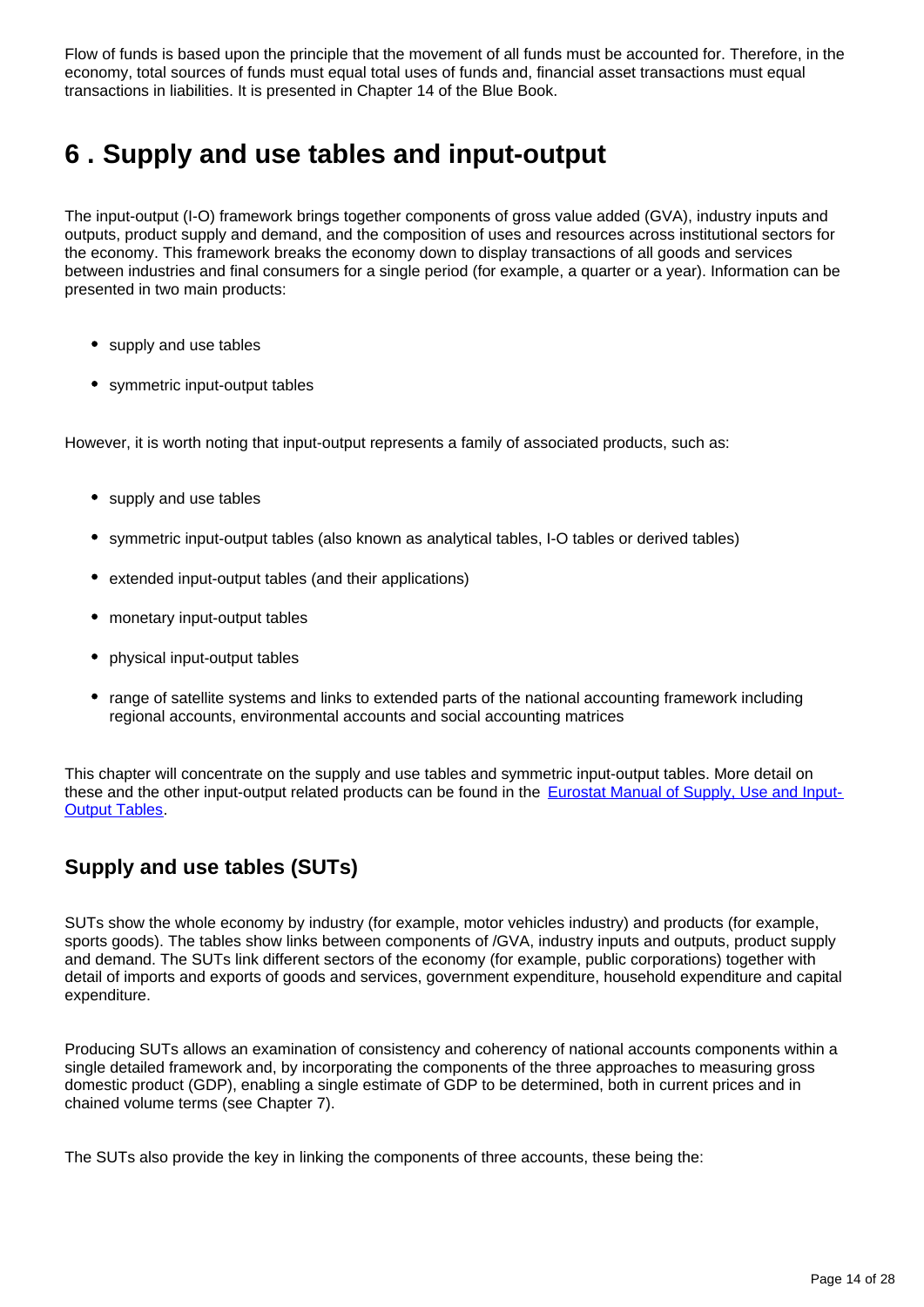- goods and services account
- production account (by industry and by institutional sector)
- generation of income account (by industry and by institutional sector)

A [visual representation \(XLSX, 11KB\)](https://www.ons.gov.uk/file?uri=/economy/nationalaccounts/uksectoraccounts/methodologies/aguidetotheuknationalaccountsmarch2020/supplyandusetables.xlsx) of the tables is also available.

### **Symmetric input-output tables**

Symmetric input-output tables are derived from the data in the SUTs and other additional sources to form the theoretical basis for subsequent analyses.

These tables contain symmetric (product by product or industry by industry) tables, and other analyses such as output multipliers. These tables show separately the consumption of domestically produced and imported goods and services, providing a theoretical framework for further structural analysis of the economy, the composition and the effect of changes in final demand on the economy.

# <span id="page-14-0"></span>**7 . Price and volume measures**

Whilst many of the transactions and concepts mentioned in previous chapters are estimated in cash terms, for some of these (particularly gross domestic product (GDP) and its components) it is often more helpful to look at the movements in the data after removing the effects of inflation, as price movements can mask the underlying changes in the volumes produced or consumed. This section introduces some of the main terminology used, more detailed descriptions of price and volume measures are given in the references in Chapter 15.

# **Current prices (CP)**

Current price series (also known as nominal, cash, or value series) are expressed in terms of the prices of the time period being estimated. In other words, they describe the actual price charged or paid for the goods or services at time of production or consumption.

# **Constant prices (KP)**

Constant price series have the effects of inflation removed by fixing the prices of goods and services in one period (the base year), so that only the volumes change. In practice, the most common method for doing this is to divide the CP series through by an appropriate price index. The base year would normally be updated every five years or so to ensure that the product and industry mix of the economy is accurately represented. The UK National Accounts published real terms series on this basis until 2003 when, in line with international regulation, they were replaced by annual chained volume measures.

## **Chained volume measures (CVM)**

Chained volume measures (also known as real terms) are an alternative set of volume measures to constant price series. As with KP, CVMs are adjusted for the effect of inflation but the base year is updated annually, and the volume change measures are linked together in a chain of short series (known as chain-linking) to give a full real terms time series.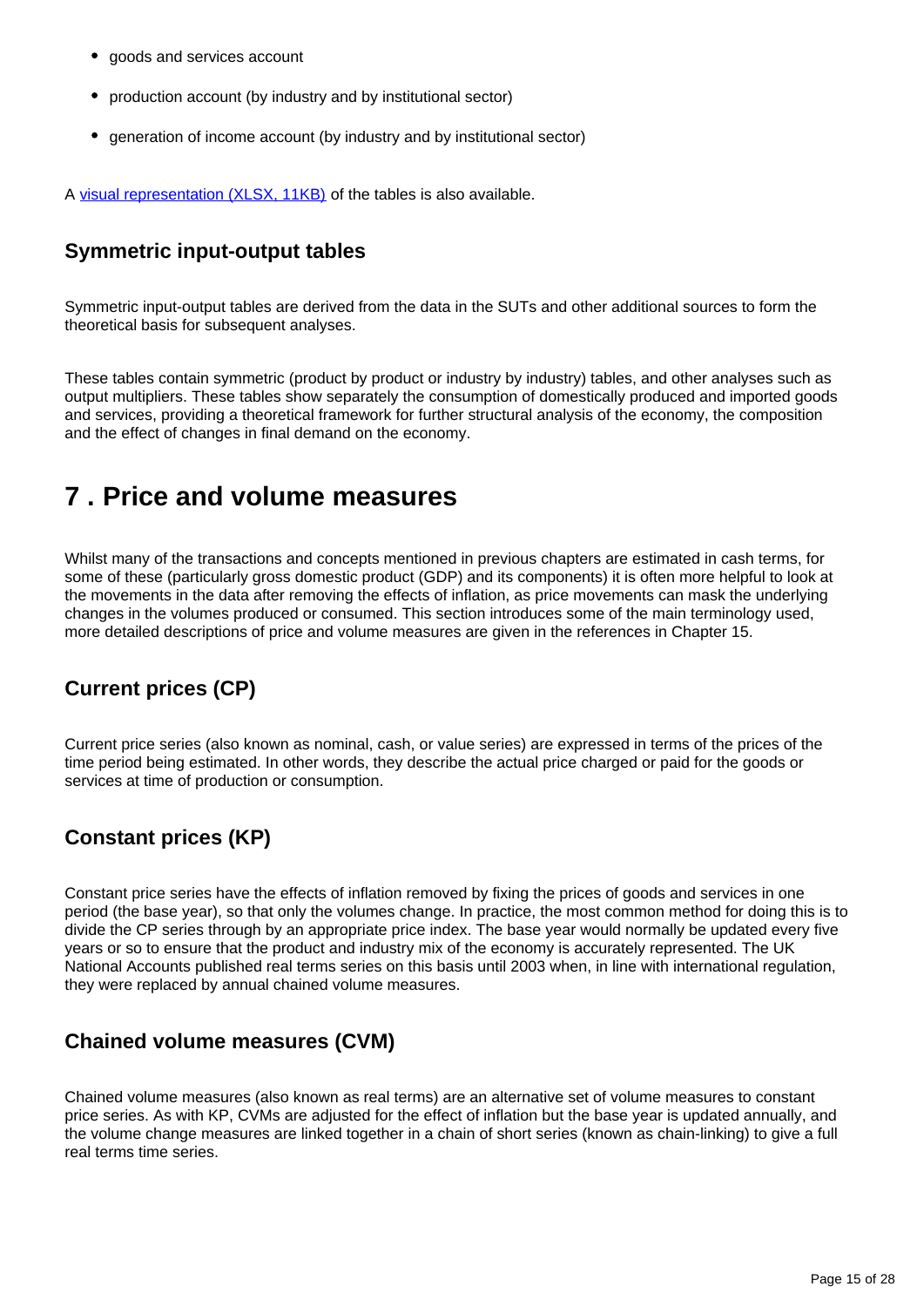CVMs are more responsive to major structural changes in the economy and, given the fact that the industry and product mixes of the economy are changing more rapidly now than in the past, they provide a more accurate picture of change in the economy than KP series rebased every five years. More detail of chain-linking used in [the national accounts](https://www.ons.gov.uk/economy/nationalaccounts/uksectoraccounts/methodologies/chainlinkingmethodsusedwithintheuknationalaccounts) is available.

All expenditure components of GDP are published on both CP and CVM bases; all output components are published on a CVM basis (low level annual and quarterly estimates of output gross value added (GVA) are also available on a CP basis).

Income components are only published in current price terms, as there is no meaningful means of producing gross operating surplus on a real terms basis. This is because, whereas for most transactions (for example, purchases from a shop), there is a price element and a quantity element, this is not true in the case of profits for which there are no price or volume components. Within the sector accounts, the only data series published in real terms is real household disposable income (RHDI); everything else is in nominal terms.

# <span id="page-15-0"></span>**8 . Balance of payments**

The balance of payments summarises the economic transactions of the UK with the rest of the world. It is closely linked to and consistent with the rest of the world sector account, although viewed from the opposite perspective (the UK's side rather than the rest of the world's side). It is broken into four main parts: the current, capital and financial accounts and the international investment position.

## **Current account**

The current account includes trade in goods and services with the rest of the world, employment income paid to cross-border workers, income from investments abroad (such as dividends from shares in overseas corporations, repatriated profits from subsidiaries to foreign parent companies, and interest payments on loans and deposits abroad) and current transfers. There is also a published breakdown of payments to and receipts from the institutions of the EU. The best-known statistic in this area is the current account balance.

## **Capital account**

The capital account deals mainly in capital transfers to and from the rest of the world. The capital account balance is less commonly discussed than the current account balance.

### **Financial account**

The financial account records transactions that involve the change of ownership of financial assets and liabilities between UK residents and non-residents.

The financial account presents the net acquisition of financial assets, net incurrence of financial liabilities and net transactions. The overall balance on the financial account is called the net lending/net borrowing. Net lending means that an economy supplies funds to the rest of the world while net borrowing is the opposite.

The transactions are classified according to the instrument and functional categories: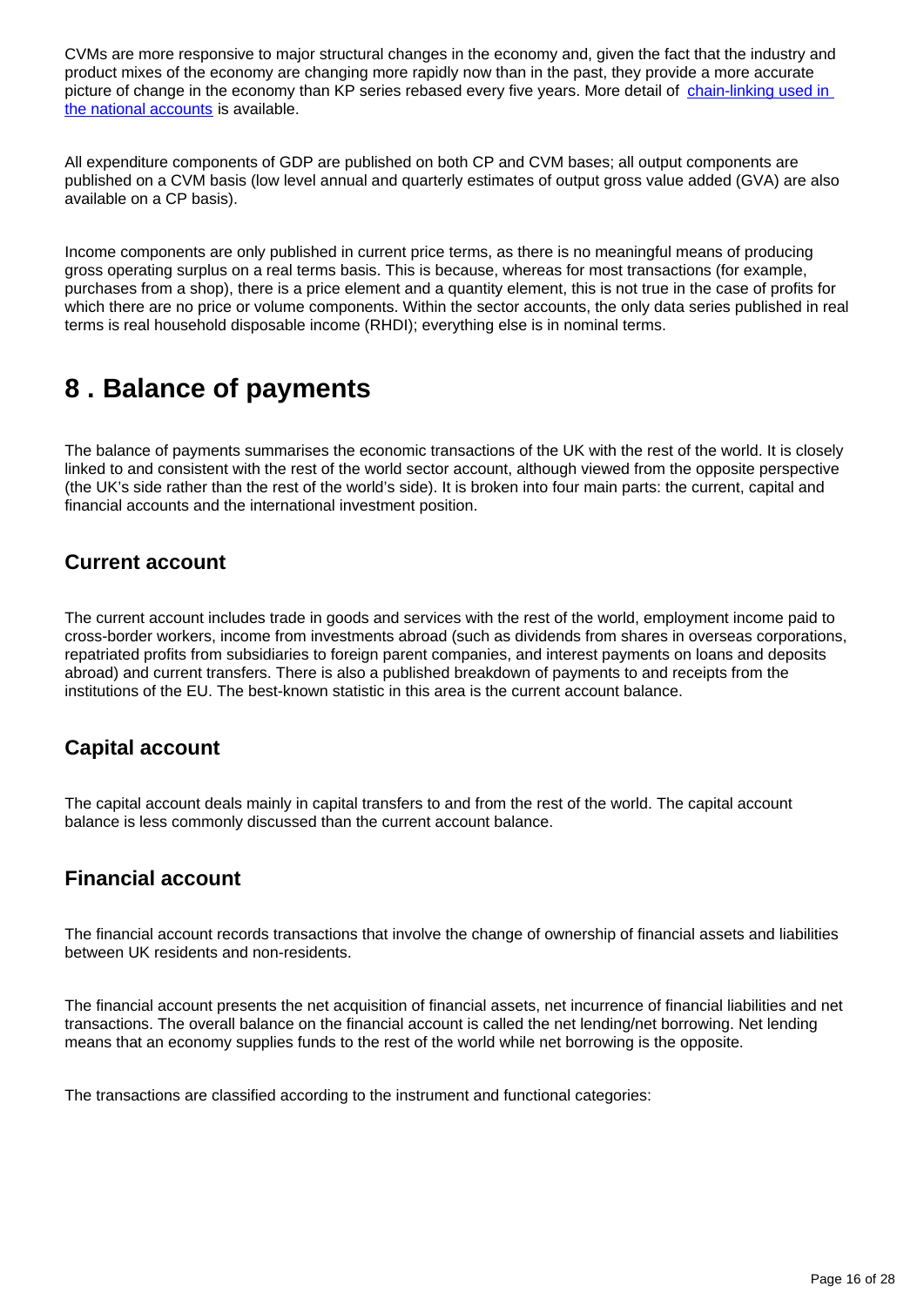- direct investment where an investor holds at least 10% of the voting rights
- portfolio investment equities (less than 10% of voting rights) and debt securities
- other investment mainly deposits and loans
- financial derivatives
- reserve assets

# **International investment position (IIP)**

The IIP brings together the available estimates of the levels of identified UK external assets (foreign assets owned by UK residents) and identified UK external liabilities (UK assets owned by foreign residents) at the end of each calendar period. The difference between an economy's external financial assets and liabilities is the economy's net IIP. This can be positive (when an economy holds more assets than liabilities) or negative (when an economy holds more liabilities than assets). The IIP is the equivalent of the financial balance sheet in the sector accounts.

# <span id="page-16-0"></span>**9 . Monthly publications**

The monthly publications, often described as the short-term indicators (although this term can also be applied to quarterly data) are a suite of rapid estimates of important parts of the economy, where large amounts of source data are available through monthly surveys.

# **Retail Sales Index (RSI)**

The [RSI](http://www.ons.gov.uk/ons/rel/rsi/retail-sales/index.html) is published less than three weeks after the end of the month to which it refers. The RSI estimates the total volume and value of retail sales in Great Britain. It breaks down the sales by type of store (and non-store retailing) and details internet sales.

# **Public sector finances (PSF)**

The [PSF](http://www.ons.gov.uk/ons/rel/psa/public-sector-finances/index.html) presents the relationship between UK public sector income and expenditure and how this relationship leads to changes in borrowing and debt. It is published less than four weeks after the end of the period to which it refers.

### **UK trade**

Approximately six weeks after the end of the month, data on [UK trade](http://www.ons.gov.uk/ons/rel/uktrade/uk-trade/index.html) are published. The publication gives a breakdown of trade with EU member states and other countries, as well as the commodities being exported and imported. A country-by-country breakdown with some of the UK's main trading partners is also available. Provisional aggregate data for trade in services are also included.

# **Index of Production (IoP)**

Also published approximately six weeks after the end of the month, the [IoP](http://www.ons.gov.uk/ons/rel/iop/index-of-production/index.html) details the output of the production industries (mining and quarrying, manufacturing, electricity and gas, and water and waste) broken down into their main components.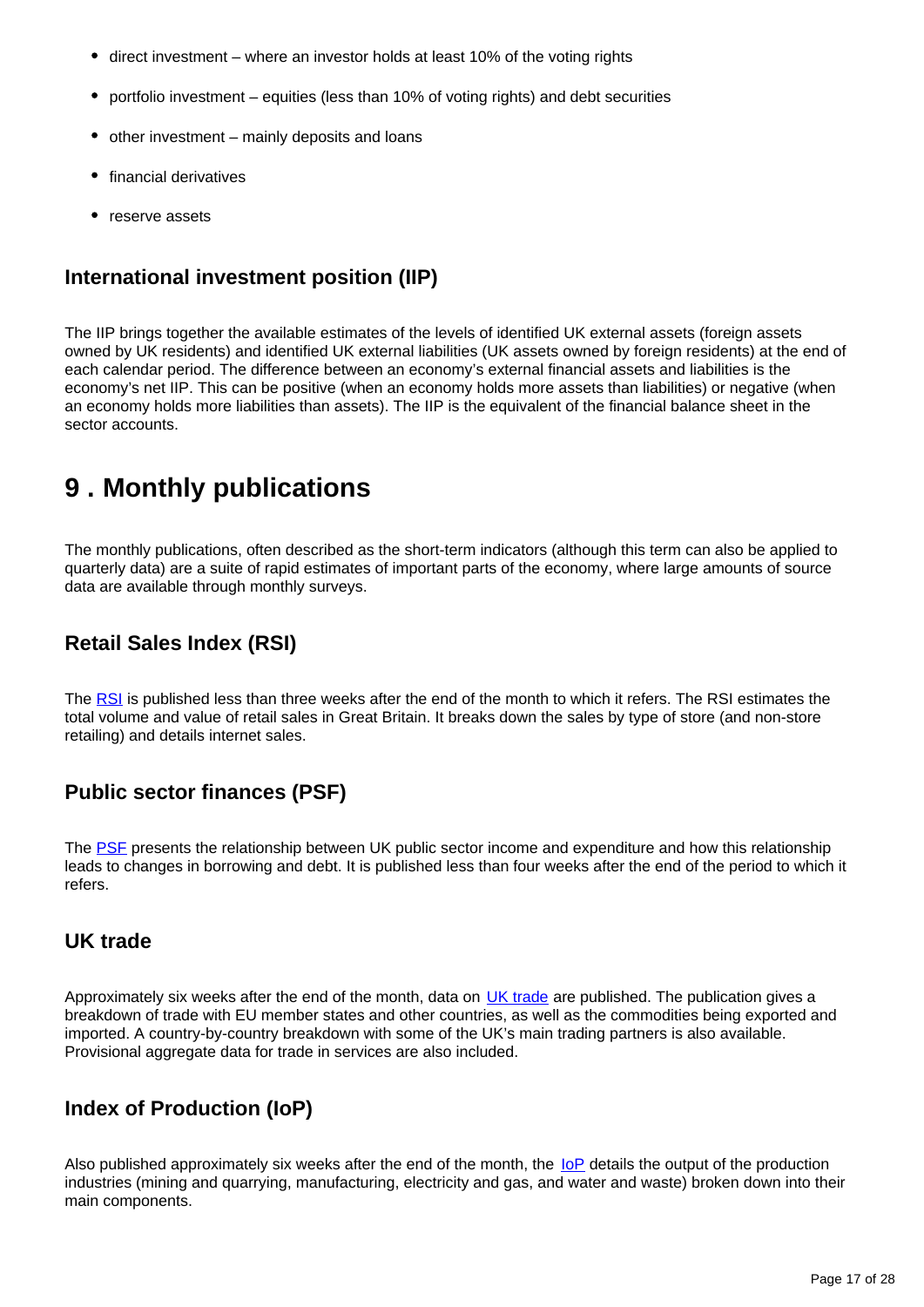# **Index of Services (IoS)**

Published approximately six weeks after the end of the month, the  $\log$  is the direct equivalent of the IoP for the much larger services sector. It is broken down into 14 industrial sectors.

### **Output in the construction industry**

Published approximately six weeks after the end of the month, [Output in the construction industry](https://www.ons.gov.uk/businessindustryandtrade/constructionindustry/bulletins/constructionoutputingreatbritain/previousReleases) breaks down the activity of the construction industry by public and private sector, and by type of activity (housing, non-housing, infrastructure, repairs and maintenance). Additionally, it includes quarterly data on new orders in the construction industry every third month.

## **Monthly GDP**

With its first release in July 2018, the Office for National Statistics (ONS) produces estimates of [monthly GDP](https://www.ons.gov.uk/economy/grossdomesticproductgdp/bulletins/gdpmonthlyestimateuk/previousReleases) on a rolling monthly and three-monthly basis, with estimates published around six weeks after the end of the month.

Monthly GDP uses solely the production approach to measuring GDP using output data, which includes output in the services, goods, construction and agriculture industry.

There are no expenditure or income data available for publishing at this stage. Monthly GDP is a replacement for the previous "Preliminary estimate of quarterly GDP", which was published three and half weeks after the quarter.

### **Faster economic indicators**

The [Faster indicators of UK economic activity project](https://datasciencecampus.ons.gov.uk/faster-indicators-of-uk-economic-activity/) aims to deliver new, [faster indicators of economic activity](https://www.ons.gov.uk/economy/economicoutputandproductivity/output/articles/economicactivityfasterindicatorsuk/previousReleases) constructed from innovative data sources. These indicators are available up to one month in advance of official estimates of gross domestic product (GDP).

The release includes indicators constructed from three datasets: HM Revenue and Customs (HMRC) Value Added Tax (VAT) returns, Shipping indicators from Automated Identification Systems (AIS) and Road traffic data from Highways England's TRIS dataset.

# <span id="page-17-0"></span>**10 . Quarterly publications**

Quarterly publications provide a much more detailed picture of the economy than the monthly indicators, covering all of gross domestic product (GDP), sector accounts, business investment, balance of payments, consumer trends, and profitability of UK companies.

## **First quarterly estimate of GDP**

Published approximately seven and a half weeks after the end of the quarter, the [first quarterly estimate](https://www.ons.gov.uk/economy/grossdomesticproductgdp/bulletins/gdpfirstquarterlyestimateuk/previousReleases) includes detailed GDP output data along with aggregated expenditure and income data. Usually in this release only the latest quarter is revised; with the exception of the fourth quarter release (February), when all estimates for all four quarters of the latest calendar year can be revised.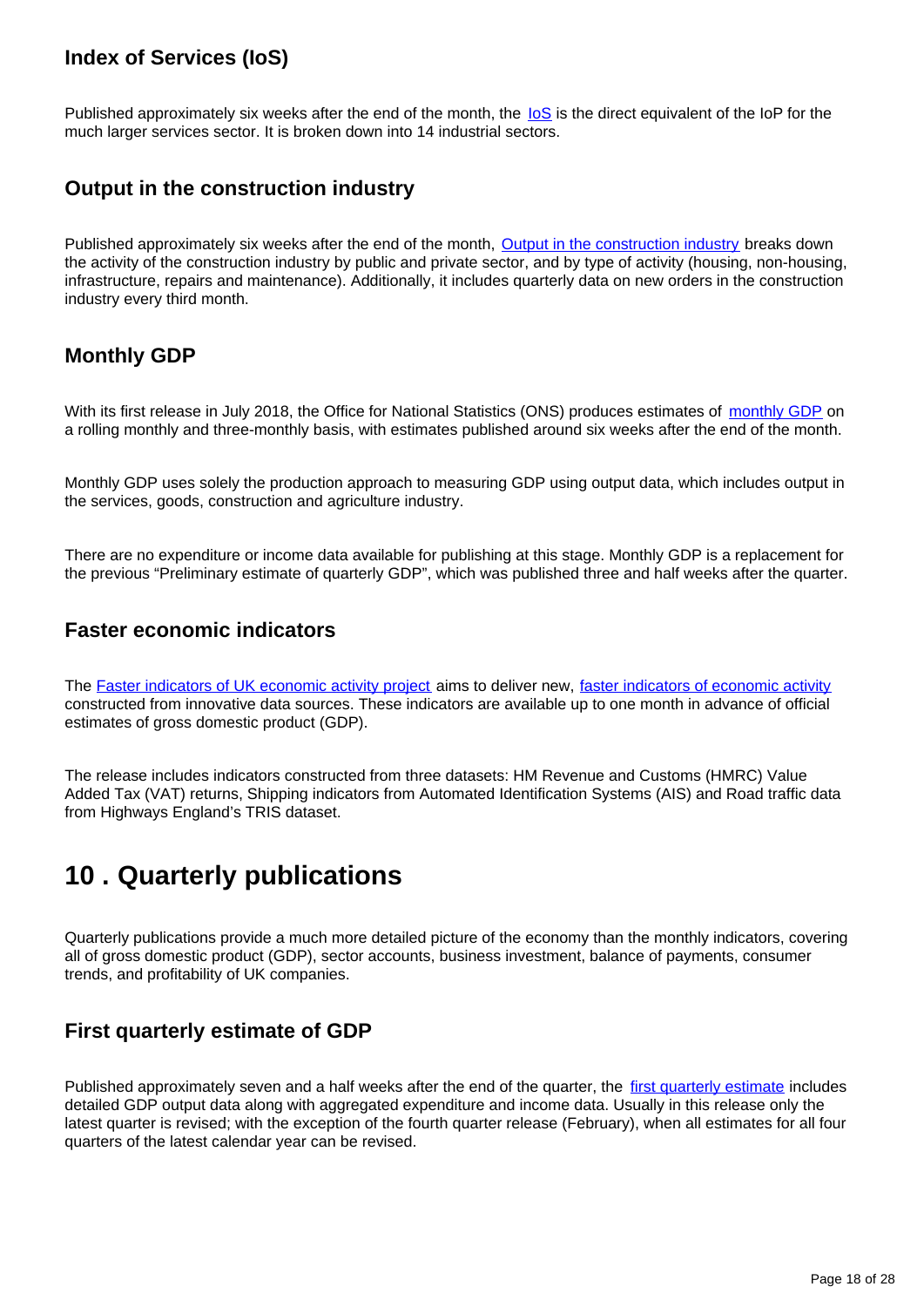## **Quarterly national accounts (QNA)**

The [QNA](http://www.ons.gov.uk/ons/rel/naa2/quarterly-national-accounts/index.html) includes the second estimate of quarterly GDP and is published approximately 90 days after the end of the period. It contains significantly increased detail on all three approaches to measuring GDP. Revisions are usually permitted as far back as the first quarter of the previous calendar year. For example, the December 2019 QNA publication for Quarter 3 2019 includes revisions as far back as the first quarter of 2018.

### **Business investment**

Published alongside the QNA, **Business investment** includes estimates of gross fixed capital formation (GFCF), and its component business investment. Business investment includes investment in transport, information and communication technology (ICT) and other machinery and equipment, other buildings and structures, and intellectual property products. GFCF also includes these assets but, unlike business investment, also covers expenditure on dwellings, costs associated with the transfer of ownership of non-produced assets, and investment by local and central government. The Business investment release also includes other breakdowns of GFCF by assets and institutional sector. It follows the same revisions policy as the QNA.

## **Balance of payments (BoP)**

Published at the same time as the QNA, [BoP](http://www.ons.gov.uk/ons/rel/bop/balance-of-payments/index.html) includes detail on the UK's current, capital and financial accounts with the rest of the world, as well as transactions with the EU and the international investment position. It follows the same revisions policy as the QNA.

## **Quarterly sector accounts (QSA)**

Published at the same time as the QNA and BoP, [QSA](https://www.ons.gov.uk/economy/nationalaccounts/uksectoraccounts/bulletins/quarterlysectoraccounts/previousReleases) includes detail on the UK's institutional sectors' main economic indicators such as net lending and borrowing, households' saving ratio and real households' disposable income. It follows the same revisions policy as the QNA.

## **UK Economic Accounts (UKEA)**

The largest quarterly national accounts publication, [UKEA](http://www.ons.gov.uk/ons/rel/naa1-rd/united-kingdom-economic-accounts/index.html) is released simultaneously with QNA, QSA and BoP and contains much of the information in both of these releases, as well as significant amounts of data not elsewhere available. This extra content includes non- seasonally adjusted components of GDP, detailed quarterly sector accounts and detailed quarterly balance of payments data.

# **Consumer trends (CT)**

Also published at the same time as QNA, QSA, BoP and UKEA, [CT](http://www.ons.gov.uk/ons/rel/consumer-trends/consumer-trends/index.html) contains very detailed analyses of household final consumption expenditure by product, consistent with the 12 broad product groupings available in the QNA. It follows the same revisions policy as the QNA.

# **Profitability of UK companies**

Available approximately three weeks after the QNA, the [profitability release](http://www.ons.gov.uk/ons/rel/pnfc2/profitability-of-uk-companies/index.html) contains data on rates of return for UK corporations broken down by industry and component. The profitability of UK continental shelf companies is separately identified. It follows the same revisions policy as the QNA.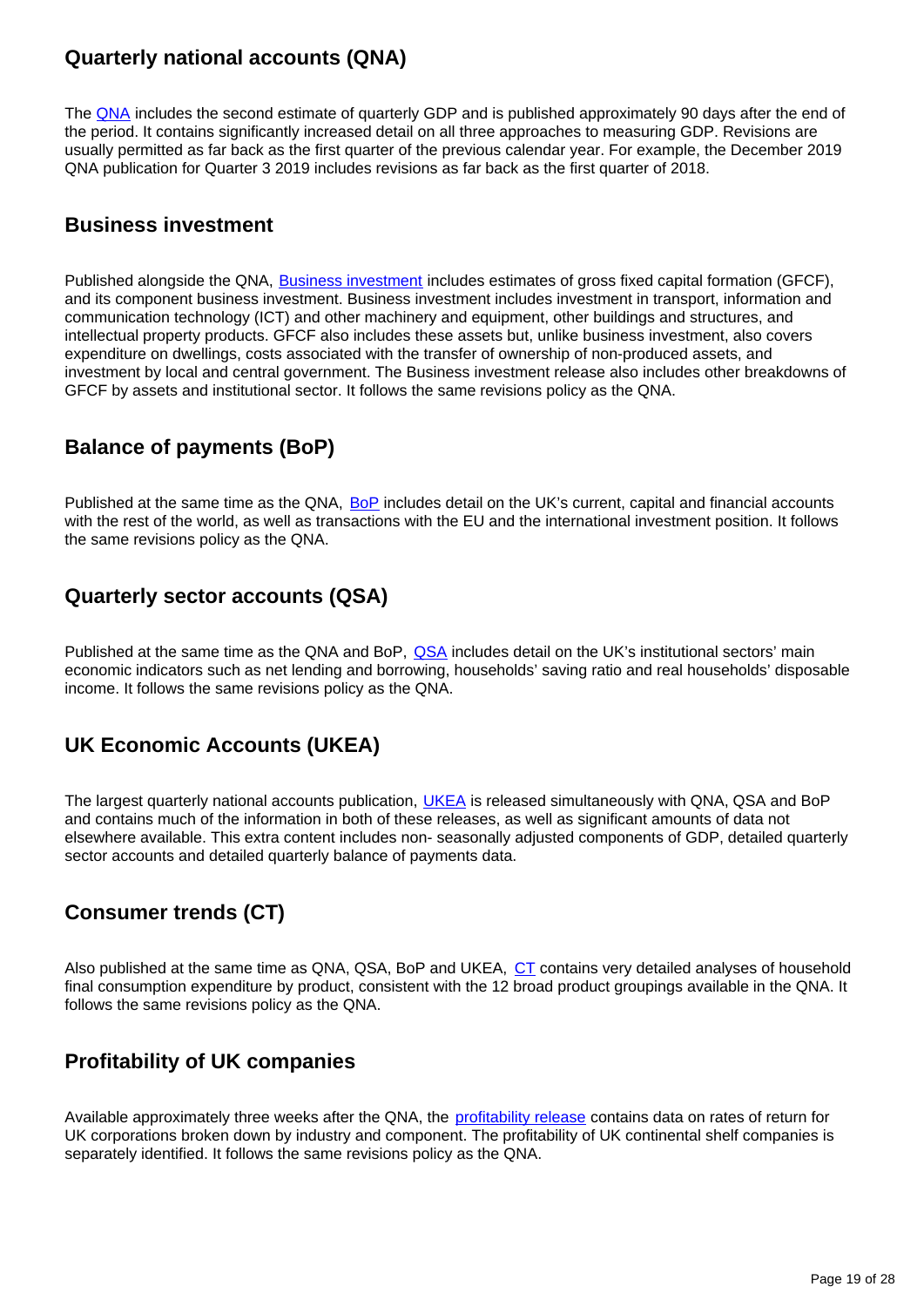# <span id="page-19-0"></span>**11 . Annual publications – the Blue Book and Pink Book**

The Blue and Pink Books are the flagship annual publications for, respectively, the UK National Accounts and the UK Balance of Payments. They are usually published in July or October and include data consistent with the Quarterly national accounts (QNA) and Balance of payments (BoP) statistical bulletins from the previous month.

The [Blue Book](https://www.ons.gov.uk/economy/grossdomesticproductgdp/compendium/unitedkingdomnationalaccountsthebluebook/previousReleases) (BB) publication includes supply and use tables for all but the most recent year, annual versions of the main national accounts aggregates in the UK Economic Accounts (UKEA) and more detail, which is only available annually.

The [Pink Book](https://www.ons.gov.uk/economy/nationalaccounts/balanceofpayments/bulletins/unitedkingdombalanceofpaymentsthepinkbook/previousReleases) (PB) publication includes more detailed data on the balance of payments data available in UKEA, as well as detailed data only available annually. In particular, there are more detailed geographic breakdowns of the current account and international investment position.

The annual BB and PB process also provides the opportunity for major methodological or conceptual changes to be introduced. These could include new accounting frameworks (such as the introduction of European System of Accounts: ESA 2010 and Balance of Payments and International Investment Position Manual: BPM6 in BB and PB 2014); new industrial and product classifications (as in BB 2011 for Standard Industrial Classification: SIC 2007 and UK trade in goods by classification of product by activity: CPA08); major sectoral reclassifications (for example, the reclassification of Network Rail in BB 2015), or improvements to statistical methodology (such as the introduction of annual chain-linking in BB 2003). Such changes are usually announced in advance of the publications in [articles on the ONS website.](https://www.ons.gov.uk/search?q=national%20accounts%20articles)

# <span id="page-19-1"></span>**12 . Regional accounts**

The regional accounts are versions of the national accounts covering smaller geographic areas. In practice only a subset of the national accounts is produced for regions, as some transactions, particularly financial transactions, are conceptually meaningless on a sub national basis. Other transactions, such as imports and exports, are very difficult to measure between regions, so these are also excluded.

The regional breakdown used is based on the European system known as NUTS (Nomenclature of Units for [Territorial Statistics\)](http://ec.europa.eu/eurostat/web/nuts/overview). This gives a relatively consistent population- based breakdown of the 28 member states of the EU for comparative and policy purposes.

The NUTS classification has several levels, with NUTS 1 comprising the largest areas and NUTS 2, NUTS 3 and so on, breaking these areas down into ever smaller sub-divisions.

In the UK we produce statistics for NUTS 1, NUTS 2 and NUTS 3-level areas. NUTS 1 comprises Wales, Scotland, Northern Ireland and the nine former Government Office Regions of England. At NUTS 2 level, these are broken down further into 41 sub-regions (although Northern Ireland is not broken down further at this level and thus appears in both levels of the classification). These sub-regions are then split into 179 NUTS 3 local areas (again there are three NUTS 2 sub-regions that are not broken down further at NUTS 3), mostly corresponding to single counties and unitary authority areas.

In recent years we have expanded our coverage of geographic areas in response to growing user demand fuelled by increased devolution of powers from central to local government. We now produce statistics for the 382 local authority districts (including London boroughs, Scottish council areas, metropolitan districts and so on) and from these building blocks we also construct estimates for combined authorities, city regions, growth deal areas, local enterprise partnerships and other economic regions of interest to users.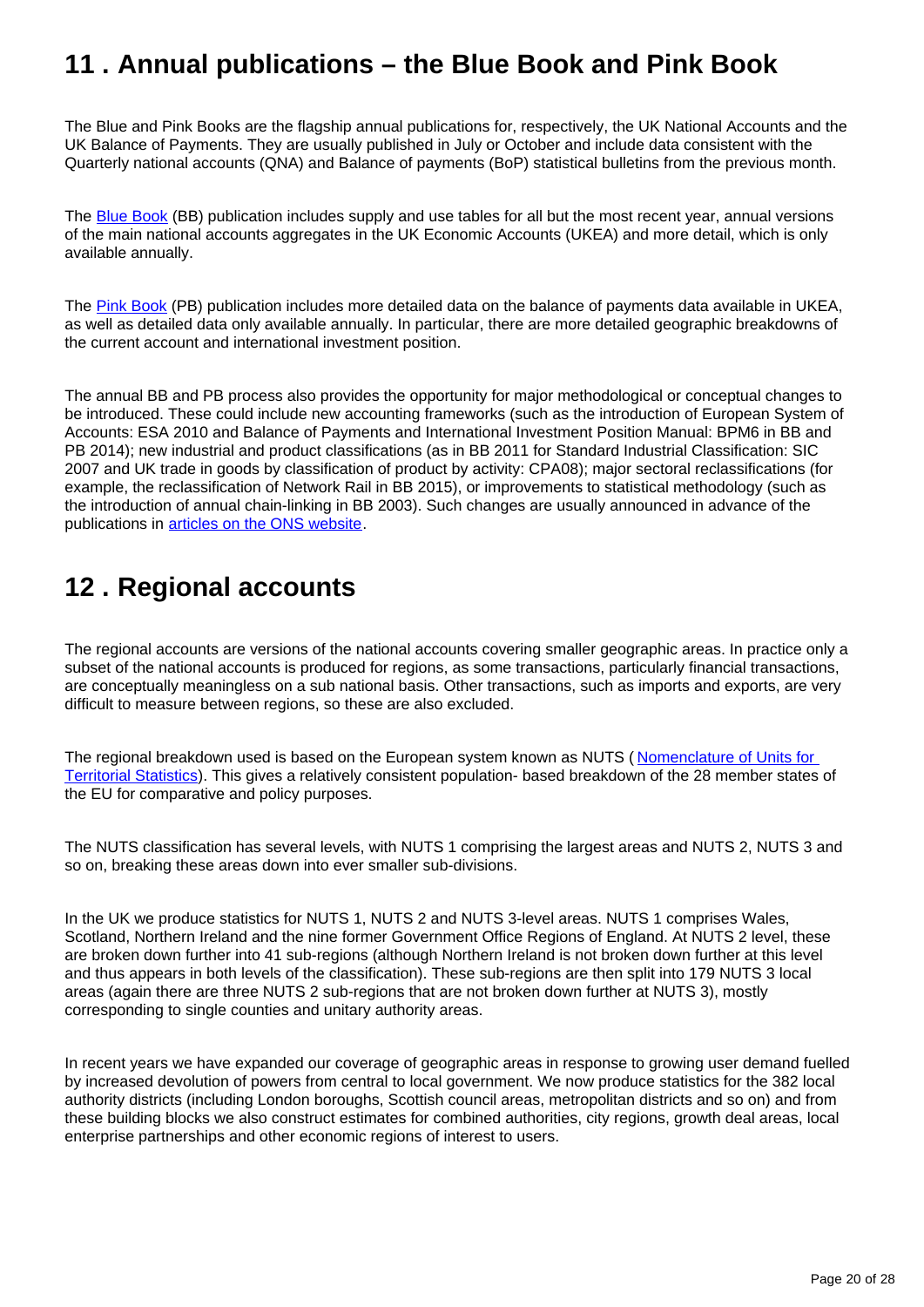Where industry-specific statistics are produced, a different level of industry detail is provided at each geographic level, because of the need to combine industries that would be disclosive if they were to be published (that is, where there are three or fewer companies operating in the same area). At the NUTS 1 level we publish 81 industries. This reduces to 72 industries at the NUTS 2 level, 48 industries at the NUTS 3 level and 34 industries at the local authority level.

The NUTS classification also includes a category called Extra-Regio, which is for activity that cannot be assigned to a specific region. For the UK the Extra-Regio category covers activities carried out on the continental shelf (offshore oil and gas extraction), activities of UK embassies in foreign countries, and UK armed forces posted overseas.

There are currently three annual publications. In December we publish nominal and real gross domestic product (GDP) and gross value added (GVA) by industry, calculated using the income approach and the production approach, and **balanced (PDF, 267KB)** to provide a single estimate for each region. These statistics are used in the compilation of regional and sub-regional productivity estimates, usually published in February. They also provide a benchmark for the quarterly country and regional GDP estimates to keep them on trend over time.

In the spring we publish a partial household account comprising [gross disposable household income](http://www.ons.gov.uk/ons/rel/regional-accounts/regional-household-income/index.html) (GDHI). This is followed during the summer by an experimental measure of **household final consumption expenditure** (HFCE), which completes the household account and provides estimates of the households' saving ratio. All data are constrained to ensure that the regional estimates sum to the corresponding national figures published in the latest UK National Accounts, the Blue Book.

# <span id="page-20-0"></span>**13 . Satellite accounts**

Broadly speaking, there are two types of satellite accounts. One type extends the production boundary of the national accounts framework and the other rearranges central classifications within the national accounts.

In the UK, the satellite accounts currently produced are the environmental accounts; the tourism satellite account and the household satellite account.

## **Environmental accounts**

The [environmental accounts](https://www.ons.gov.uk/economy/environmentalaccounts) show how the environment contributes to the economy (for example, through the extraction of raw materials), the impacts that the economy has on the environment (for example, energy consumption and air emissions), and how society responds to environmental issues (for example, through taxation and expenditure on environmental protection).

They are compiled in accordance with the **[System of Environmental-Economic Accounting](http://unstats.un.org/unsd/envaccounting/seea.asp)** (SEEA), which closely follows the [UN System of National Accounts](http://unstats.un.org/unsd/nationalaccount/sna.asp) (SNA). This means that they are comparable with economic indicators such as gross domestic product (GDP).

Environmental accounts are used nationally and internationally, primarily by governments, development organisations and researchers, to inform sustainable development policy, to evaluate the environmental impacts of different sectors of the economy, and to model impacts of fiscal or monetary measures.

The environmental accounts are divided into natural capital accounts (estimating the physical and monetary flows from a broad range of services delivered by the natural world), physical flow accounts (atmospheric emissions, material flows, water use), and monetary accounts (environmental taxes, environmental protection expenditure and environmental goods and services). The accounts are published annually and are also included in the Blue Book.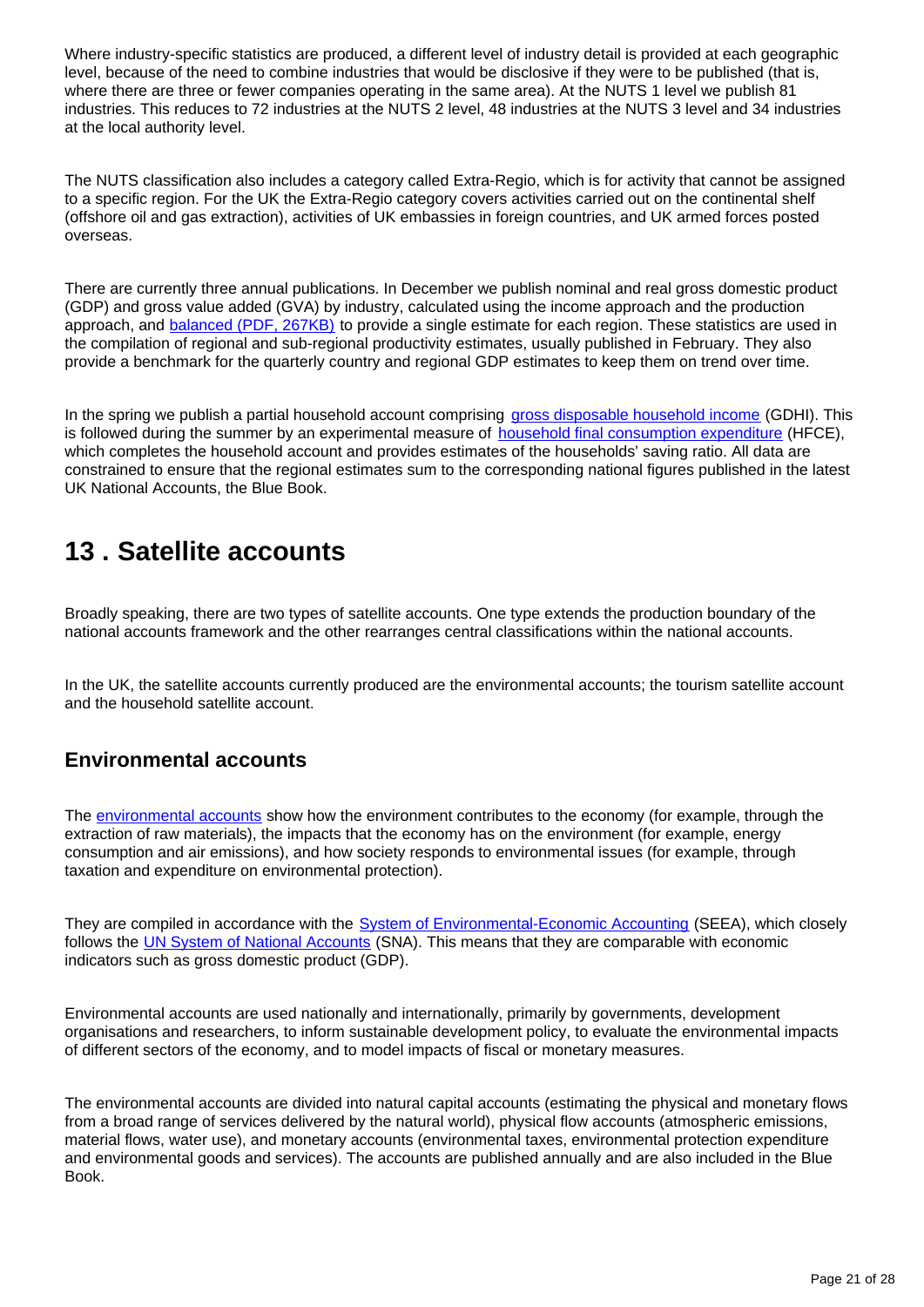## **Tourism satellite account (TSA)**

The [TSA](https://www.ons.gov.uk/economy/nationalaccounts/satelliteaccounts/bulletins/uktourismsatelliteaccountuktsa/2017) is an annual publication that provides an overview of the supply and use of goods and services for the various types of tourism and reconciles the supply of these products with the demand for them, or consumption, by tourists. This reconciliation is crucial in both national accounts generally, and the TSA. It ensures there is no double-counting of activity, and headline indicators, such as value added and employment are then comparable with other industries.

The TSA identifies expenditure on tourism characteristic activities by UK residents and by foreign visitors separately. The expenditure by domestic tourists is also broken down by day-trippers and those on overnight stays.

## **Household satellite account (HHSA)**

The purpose of the **HHSA** is to account for economic production, which is otherwise omitted from the national accounts. The HHSA extends the production boundary of the core national accounts framework to include the non-market productive services such as unpaid care, voluntary work and anything else that people carry out for themselves but could otherwise have contracted out to a market service provider.

Beyond the more traditional forms of unpaid work is the more recent unpaid creation of online content such as blog posts, website content, reviews or instructional videos. This content may also be classed as household unpaid production as it is produced unpaid, then made public for others to consume, often displacing market alternatives and altering the core production boundary of the national accounts. This unpaid production then shifts the point where the market adds value over household producers.

Unpaid household production is also linked with well-being. For example, the vulnerable members of society (children and the elderly) are often dependent on the unpaid production of family, friends and volunteers for their welfare. For reasons such as this, international debate about the suitability of gross domestic product (GDP) as a measure of well-being has empowered the development of complementary measures, such as the HHSA, that account for aspects of the economy not readily observable in monetary terms.

Where economic welfare is a more relevant target for policy it often does not make sense to exclude productive activity just because it has not been paid for. An example of why this makes little sense can be taken from household cleaning. If household members cleaned their house themselves, this service would be unpaid and therefore excluded from GDP. However, if the household members paid somebody else to clean their house, this service would be included in GDP as it involves a market transaction. Therefore, an increase in GDP may not reflect the level of cleaning as it is an activity that occurs outside of the market.

The seven functions included within the UK HHSA are:

- housing and accommodation, and associated housing services
- meals and nutrition
- clothing and laundry services
- adult care
- childcare
- transport
- volunteer work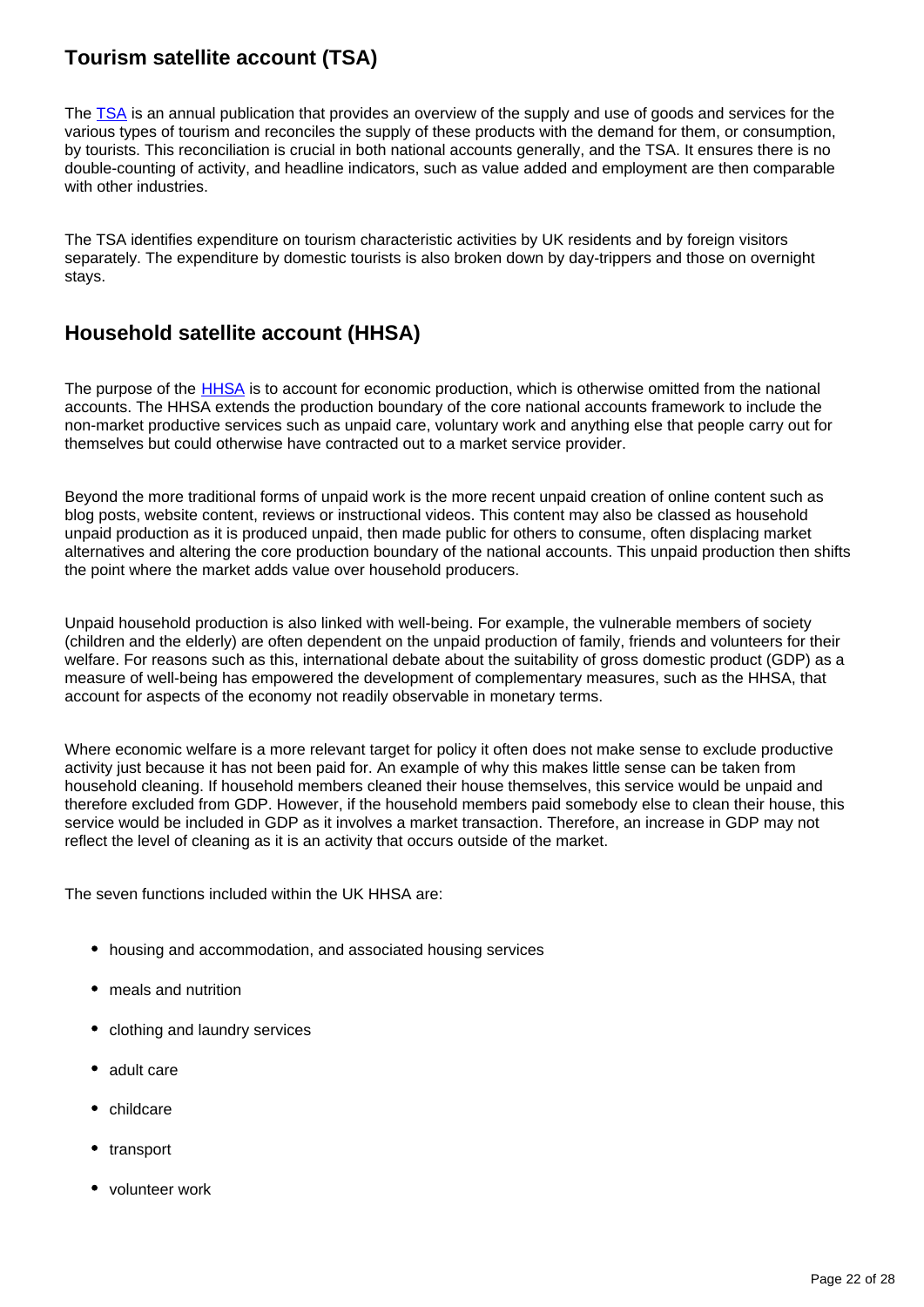# <span id="page-22-0"></span>**14 . Abbreviations**

- BB Blue Book
- BoP Balance of Payments
- BPM Balance of Payments and International Investment Position Manual
- CoE Compensation of employees
- CP Current prices
- CPA Classification of product by activity
- CT Consumer Trends
- CVM Chained volume measures
- ESA European System of Accounts
- ESCC Economic Statistics Classification Committee
- FinCO Financial corporations
- GCF Gross capital formation
- GDHI Gross disposable household income
- GDP Gross domestic product
- GFCF Gross fixed capital formation
- GG General government
- GNI Gross national income
- GNP Gross national product
- GOS Gross operating surplus
- GVA Gross value added
- HH Households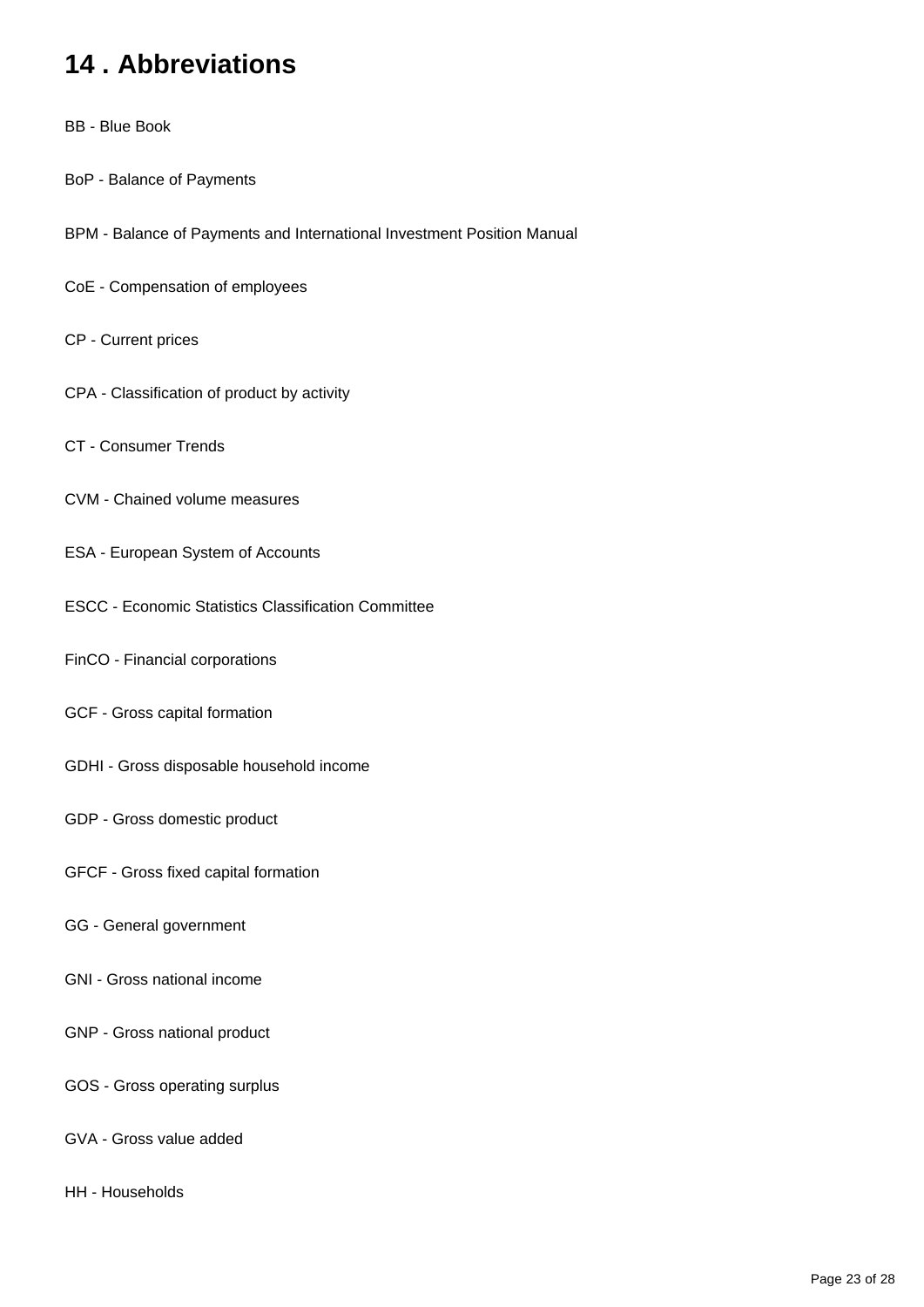- HHSA Household satellite account
- ICPF Insurance corporations and pension funds IIP International investment position
- I-O Input-output
- IoP Index of Production
- IoS Index of Services
- KP Constant prices
- NACE Nomenclature statistique des Activités économiques dans la Communauté Européene
- NFC Non-financial corporation
- NPISH Non-profit institution serving households
- NUTS Nomenclature of Units for Territorial Statistics
- MFI Monetary financial institution
- PB Pink Book
- PSF Public Sector Finances
- QNA Quarterly National Accounts
- RHDI Real household disposable income
- RoW Rest of the world
- RSI Retail Sales Index
- SEEA System of Environmental-Economic Accounting
- SIC Standard Industrial Classification
- SNA System of National Accounts
- SUT Supply and use table
- TSA Tourism satellite account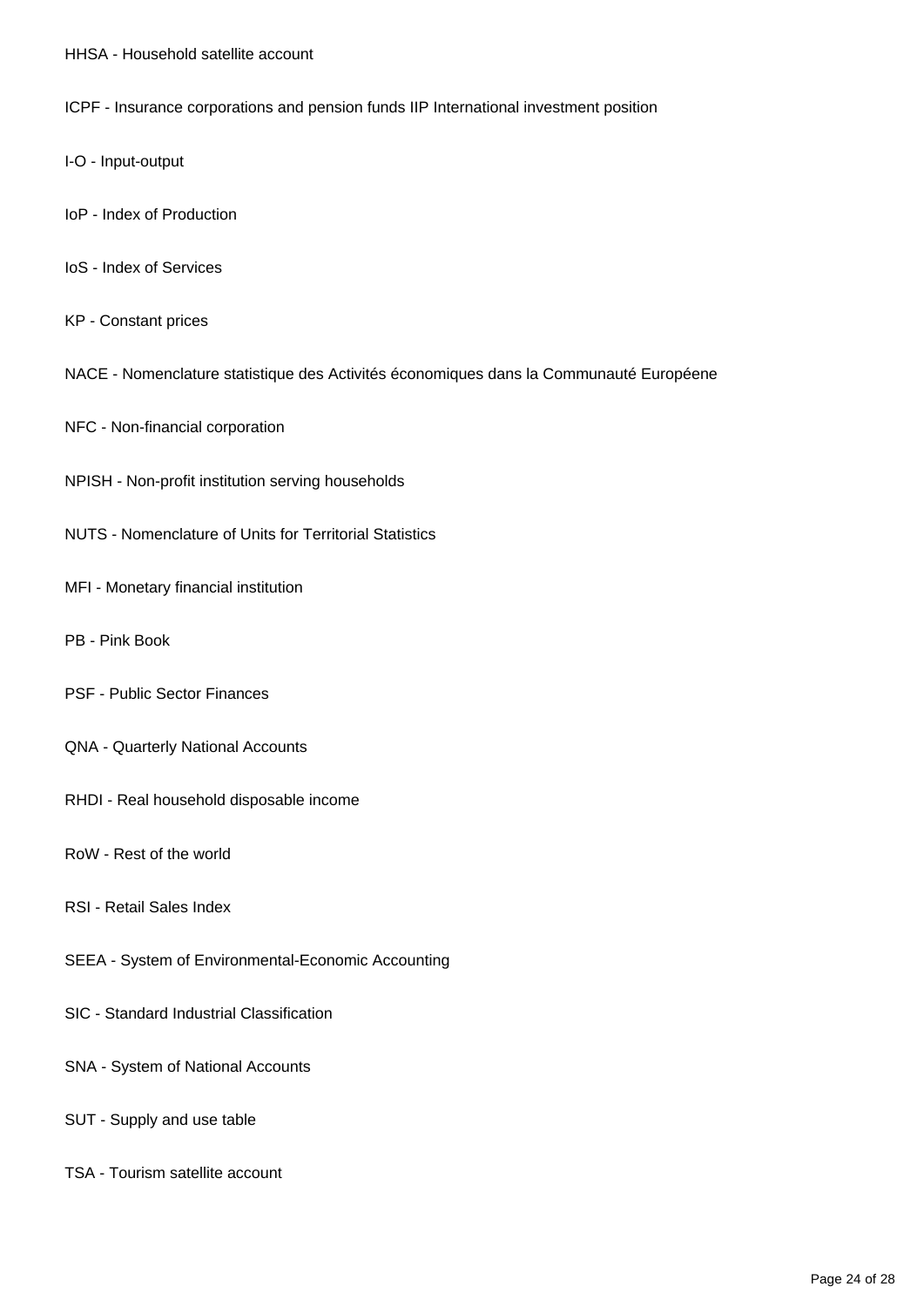# <span id="page-24-0"></span>**15 . Glossary of National Accounts CDIDs**

# **GDP**

Current Price (CP) - YBHA Chain Volume Measure (CVM) - ABMI Implied GDP Deflator - YBGB

### **Output (CVM)**

Agriculture - L2KL Manufacturing - L2KX Production - L2KQ Construction - L2N8 Services - L2NC GVA - CGCE

### **Expenditure (CVM)**

Households - ABJR NPISH - HAYO Government - NMRY Gross Fixed Capital Formation - NPQT Changes in Inventories - CAFU Exports - IKBK Imports - IKBL

### **Expenditure (CP)**

Households - ABJQ NPISH - HAYE Government - NMRP Gross Fixed Capital Formation - NPQS Changes in Inventories - CAEX Exports - IKBH Imports - IKBI

### **Income (CP)**

Wages & Salaries - DTWL Compensation of Employees - DTWM Private Non-Financial Corporations - CAER Financial Corporations - NHCZ Public Corporations - CAEQ Gross Operating Surplus - CGBZ Taxes on Products & Production Less Subsidies - CMVL

## **Sector and financial accounts**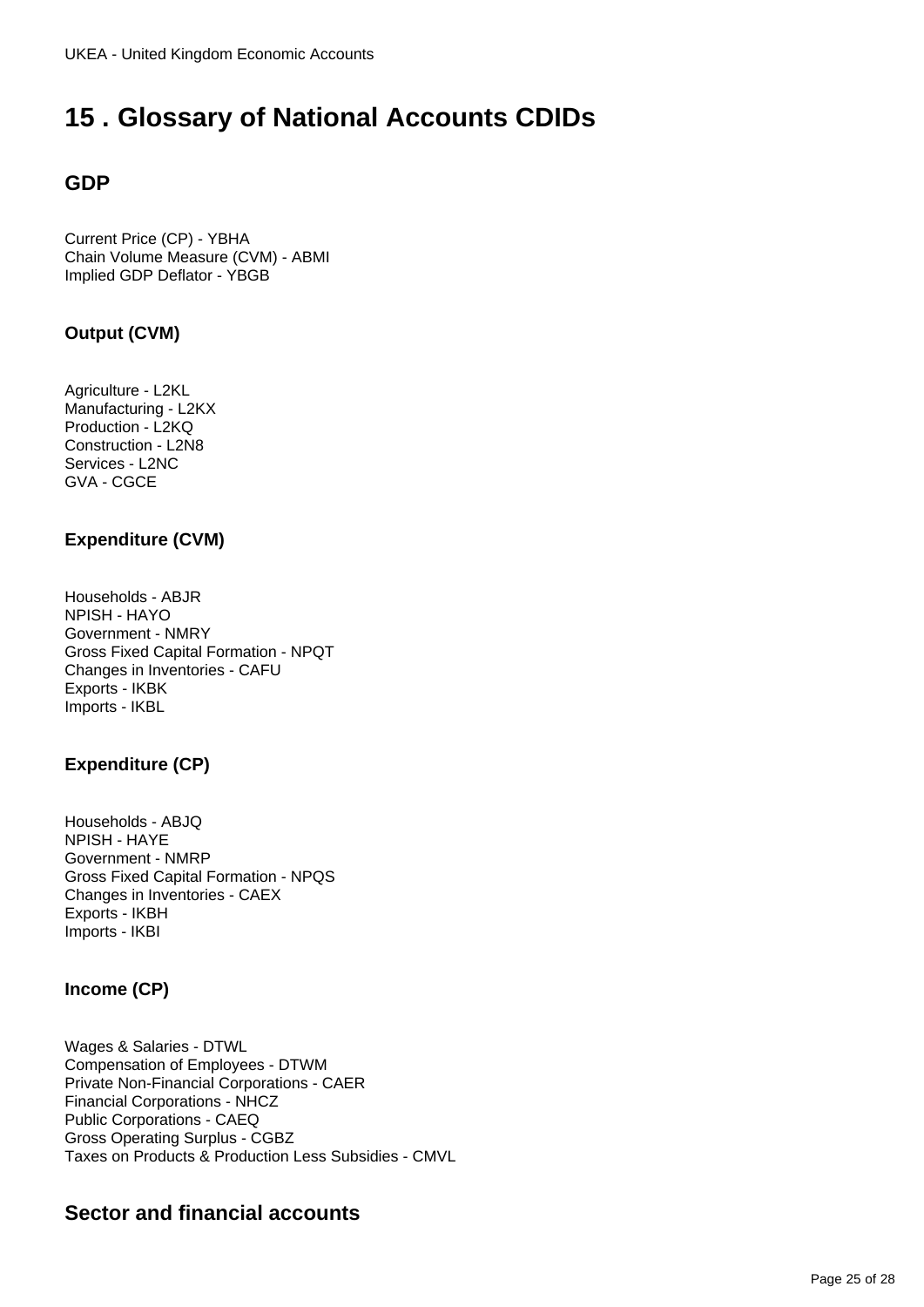### **Sectoral net lending (CP)**

Households - AA7T NPISH - AAA3 Private Non-Financial Corporations - RQBV Public Non-Financial Corporations - RQBN Financial Corporations - RPYN Central Government - RPYH Local Government - RQAJ Rest of the World - RQCH

### **Households**

Households' Saving Ratio (CP) - DGD8 Gross Household Disposable Income (CP) - RPHA Household Debt to Income (percent) - CVZI<sup>1</sup>

#### **PNFCs**

PNFC Self-Investment Ratio - CW7V²

### **Financial balance sheet (CP)**

Households - NYOH NPISH - NYOO Private Non-Financial Corporations - NYOT Public Non-Financial Corporations - NYOP Financial Corporations - NYOE Central Government - NZDZ Local Government - NYOJ Rest of the World - NLFK

### **Public Sector Finances**

Public Sector Net Borrowing - J5II³ Current Budget Deficit - JW2T Net Investment - JW2Z Public Sector Net Debt - HF6W Public Sector Net Debt as percentage of GDP - HF6X

### **Balance of payments**

### **Current account (CP)**

Trade - IKBJ Primary Income - HBOJ Secondary Income - IKBP Current Account - HBOP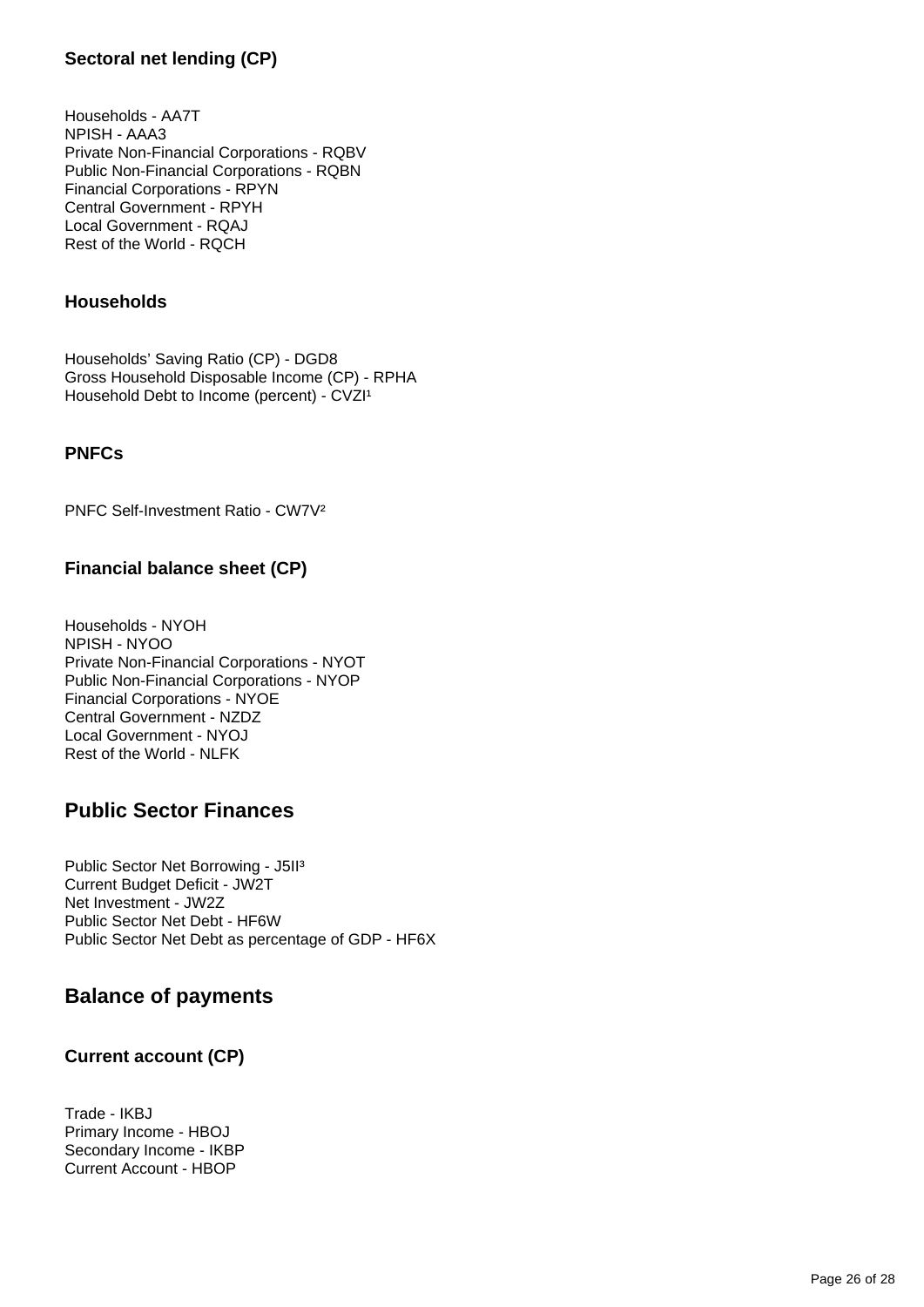### **Financial account (CP)**

UK Investment to RoW - HBNR Investment in the UK - HBNS Net Transactions - HBNT

### **Net international investment position (CP)**

Foreign Assets - HBQA Foreign Liabilities - HBQB Net International Investment Position - HBQC

### **Notes for: Glossary of National Accounts CDID's**

- 1. Household debt (NIWK) divided by the four-quarter rolling sum of gross disposable income (HABN).
- 2. PNFC gross saving (RPKZ) divided by their gross fixed capital formation (ROAW).
- 3. Excluding public sector banks.

# <span id="page-26-0"></span>**16 . Further references**